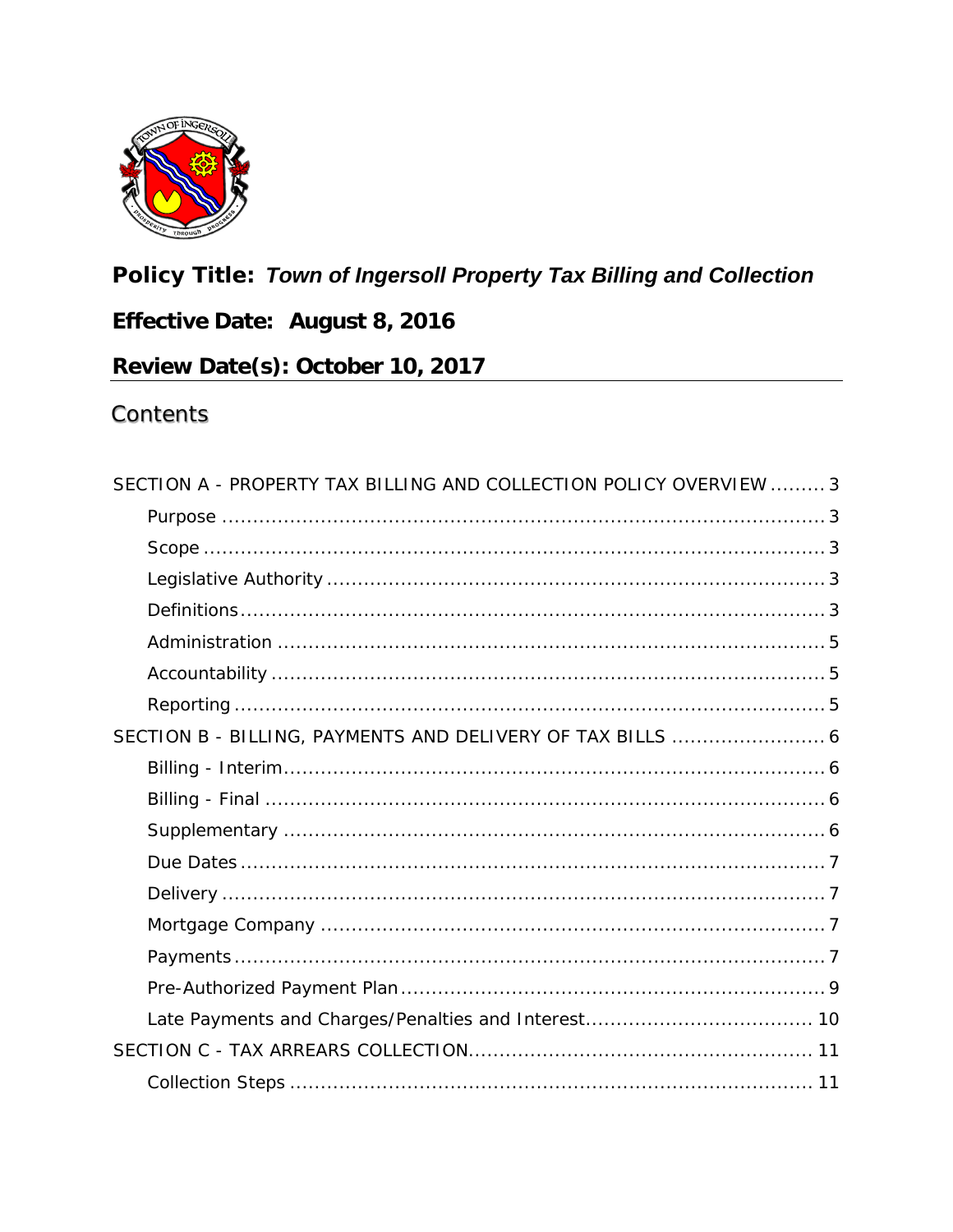| Applications for Reductions in Property Assessment Value (Section 357 and 358) |
|--------------------------------------------------------------------------------|
|                                                                                |
|                                                                                |
|                                                                                |
|                                                                                |
|                                                                                |
|                                                                                |
|                                                                                |
|                                                                                |
|                                                                                |
|                                                                                |
|                                                                                |
| Low-Income Senior/Low Income Disabled Person Tax Deferral 24                   |
|                                                                                |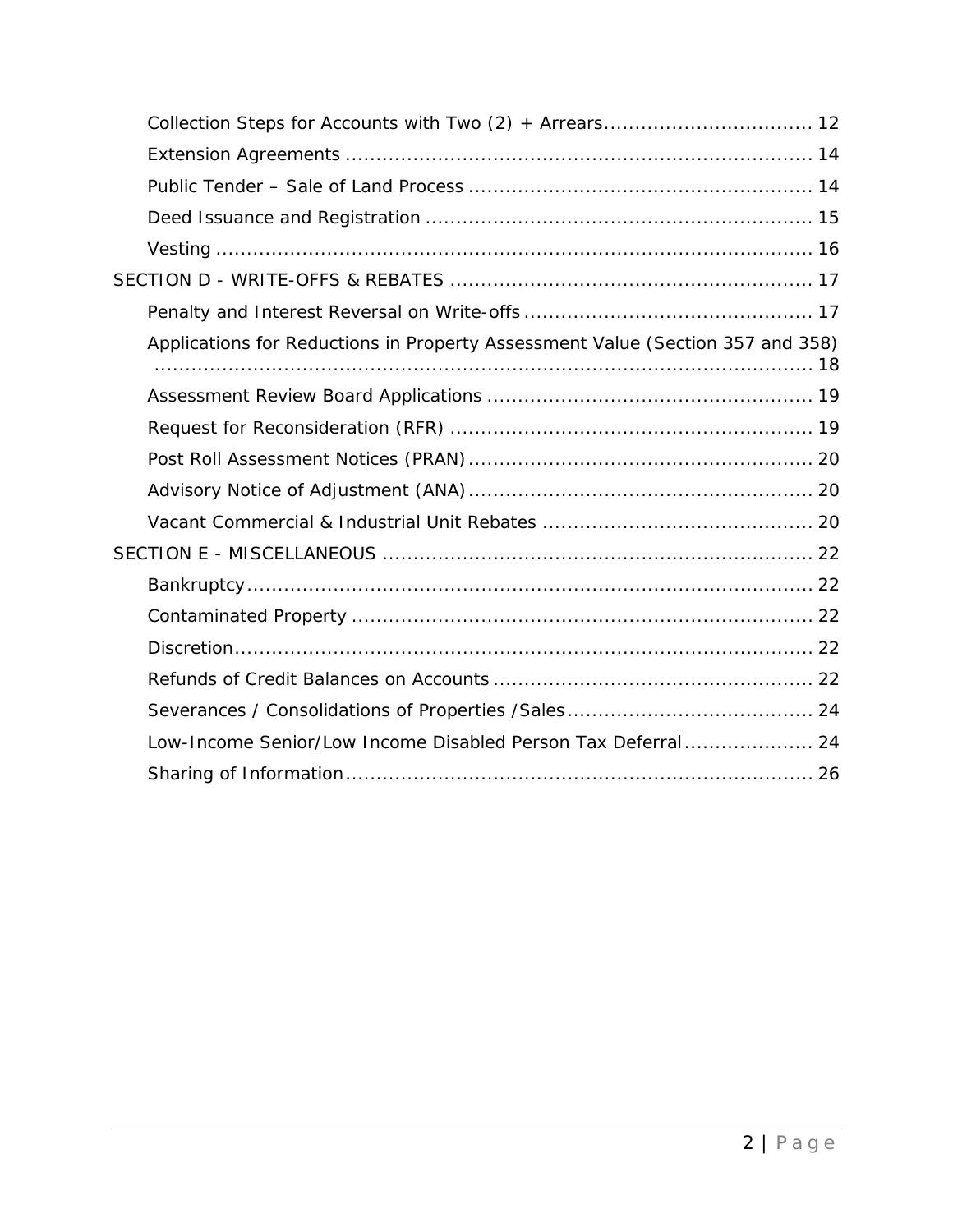# <span id="page-2-0"></span>**SECTION A - PROPERTY TAX BILLING AND COLLECTION POLICY OVERVIEW**

#### <span id="page-2-1"></span>*Purpose*

The Town of Ingersoll collects taxes on behalf of the County of Oxford and the school boards, and is responsible to ensure all overdue Property Taxes are collected in a timely and systematic manner.

The purposes of this policy are to establish fair and equitable processes for the billing and collection of municipal Property Taxes, and to outline how such payments will be applied. To provide staff guidance for decision making consistent with the Town's By-laws, agreements and as prescribed in provincial statute.

It also provides for legislated policy requirements, such as the various rebate programs and programs available to ratepayers and the Town to amend assessment information.

#### <span id="page-2-2"></span>*Scope*

This policy covers all aspects of billing and collection of Property Taxes, and any amounts added to the roll for collection, up to and including the initiation of Municipal Tax Sale proceedings. All procedures related to a Municipal Tax Sale are carried out in accordance with Regulation 181/03.

This policy excludes collection of payments-in-lieu of taxes.

#### <span id="page-2-3"></span>*Legislative Authority*

This policy is written in compliance with the Municipal Act, 2001,(the Act), related Ontario Regulations made under the Act and applicable Town bylaws, as amended from time to time.

#### <span id="page-2-4"></span>*Definitions*

For the purposes of this policy:

"**Cancellation Price**" means an amount owing equal to all Tax Arrears, together with all current taxes owing, Penalties and interest and costs incurred by the Municipality after the registration of a Tax Arrears Certificate under section 373 of the Act.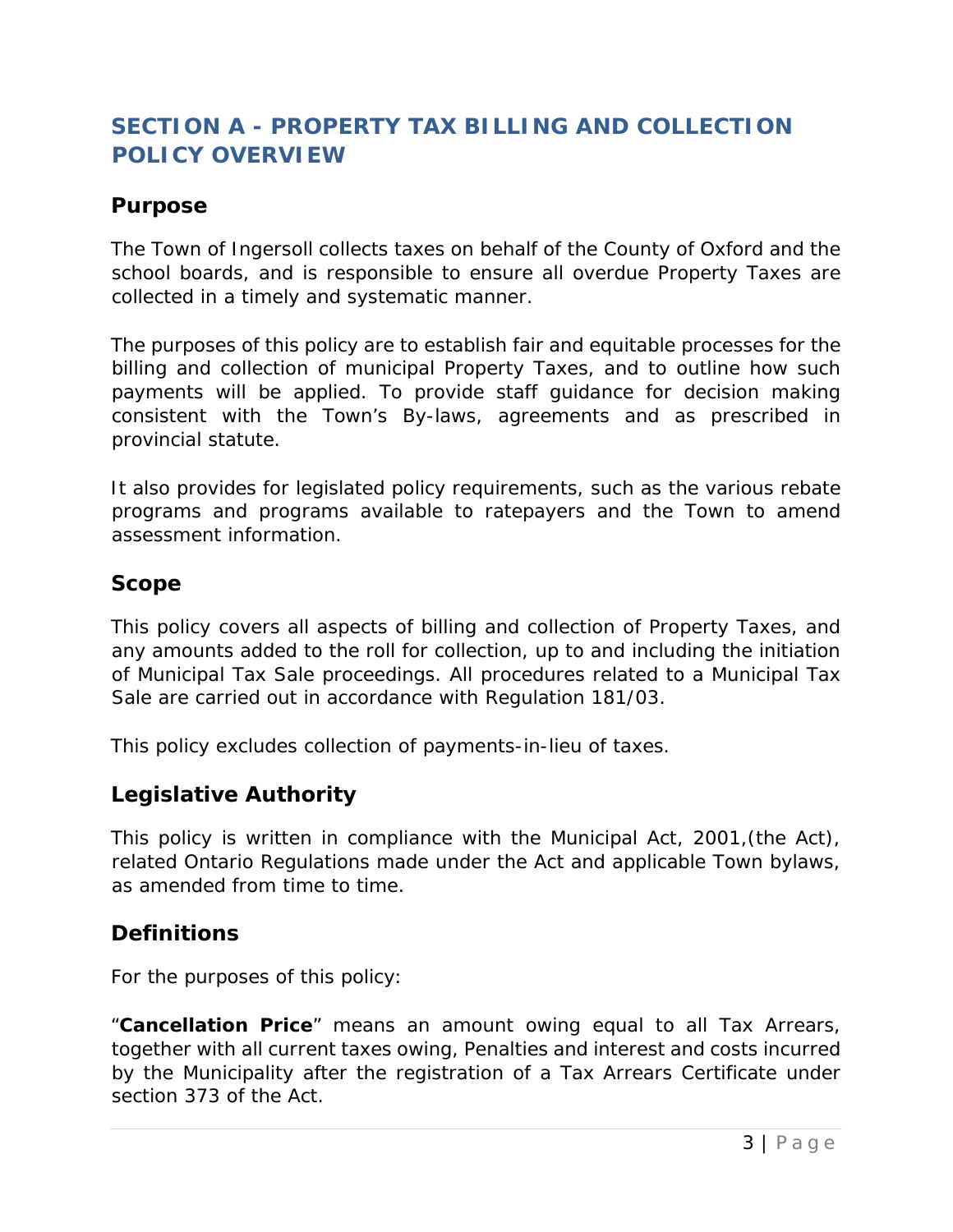"**Collection Costs**" means all costs incurred by the Town to obtain information for collection purposes and/or collect Tax Arrears including, but not limited to, title search fees, corporate search fees, registered or certified mail, administrative charges, legal costs and tax sale costs.

"**Extension Agreement**" means a contract between the Town and the owner, spouse of the owner, a mortgagee or a tenant in occupation to extend the period of time in which the Cancellation Price is to be paid. The contract is entered into after the registration of a Tax Arrears Certificate and before the expiry of the one-year period following the registration date.

"**Municipal Tax Sale**" means the sale of land for Tax Arrears according to proceedings prescribed by the Act and Ontario Regulation 181/03.

**"Municipal Property Assessment Corporation" (MPAC)** means an independent nonprofit corporation accountable to the province, funded by municipalities to administer property assessment and appeals.

"**Penalties and interest**" means amounts applied by the Town to unpaid Property Tax accounts, in accordance with section 345 of the Act and applicable Town by-laws.

"**Property Taxes**" means the total amount of taxes for town, county and school purposes levied on a property and includes other amounts added to the tax roll as may be permitted by applicable Provincial legislation, including but not limited to outstanding fines under the Provincial Offences Act; charges pursuant to the Property Standards By-law 01-3986 with authority provided by the Building Code Act; and fees and charges related to false alarms and/or grow-operations.

"**Tax Arrears**" means any portion of Property Taxes that remain unpaid after the date on which they are due.

"**Tax Arrears Certificate**" means a document that is registered on title, indicating the described property will be sold by public sale if all Property Taxes are not paid to the Town within one year of the registration of the certificate.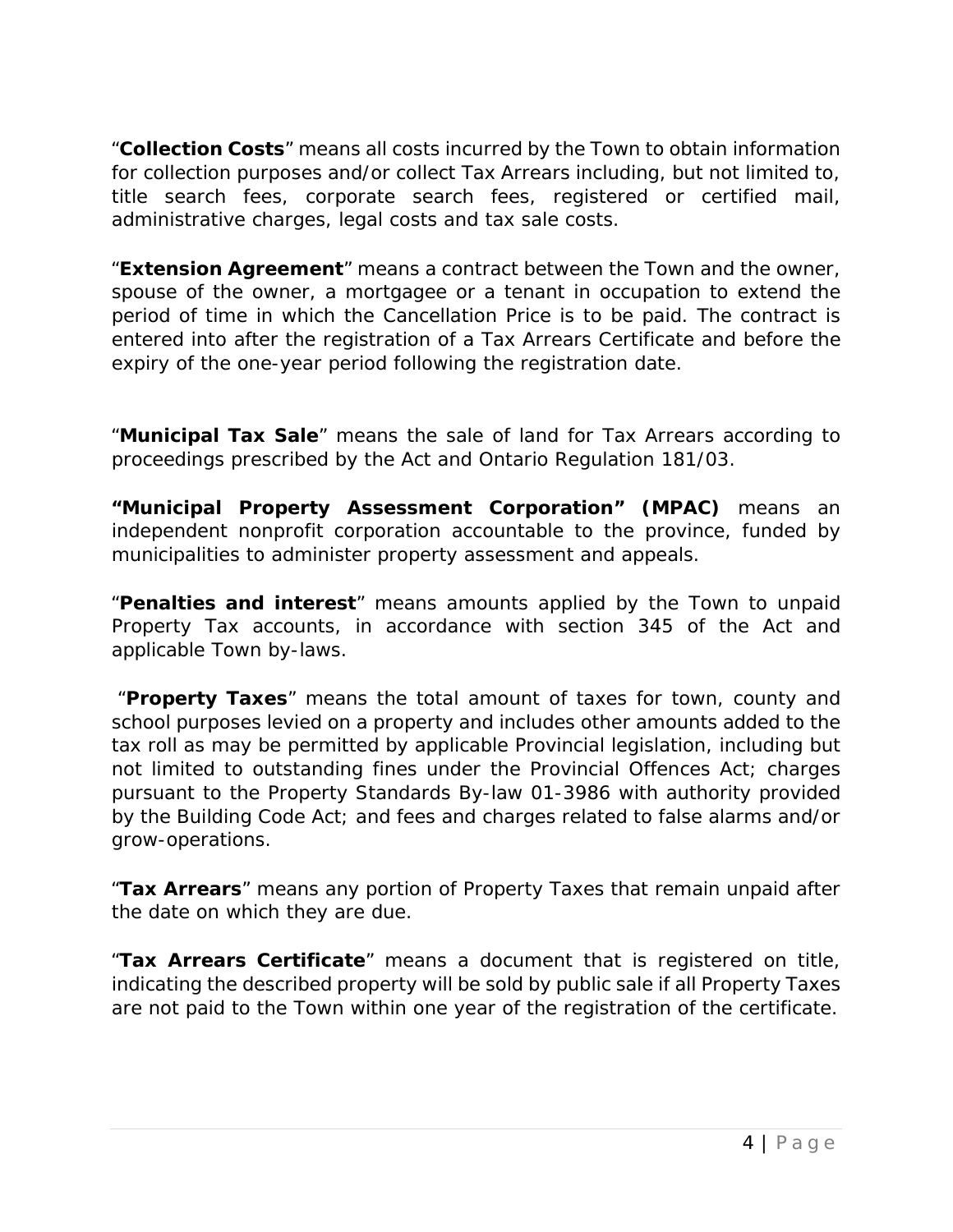### <span id="page-4-0"></span>*Administration*

This policy is administered by the Finance Department. The Town's Treasurer will monitor the effectiveness of this policy by an internal audit, program evaluation reports or conducting regular reviews

#### <span id="page-4-1"></span>*Accountability*

The Treasurer, Finance Department, is responsible to ensure that outstanding Property Tax collection processes are performed in accordance with this policy and all applicable legislation.

In addition, The Treasurer, and/or Tax Collector, is responsible to:

- ensure this policy remains consistent with current legislation;
- ensure applicable staff are aware of and trained on this policy;
- communicate any policy revisions to applicable staff; and
- review Property Tax accounts to ensure tax collection processes are performed in accordance with this policy.

### <span id="page-4-2"></span>*Reporting*

The Finance department will maintain the following reports and provide them to the Chief Administrative Officer (CAO) and Council on an annual basis, or more frequently as directed.

Tax Arrears Certificates Registered - Lists all properties against which Tax Arrears Certificates have been registered, identifying the amount of arrears and redemption date of each and details of any Extension Agreements in place.

Section 357/358 Tax Reductions for Council's Approval – Report includes roll number, reason for the reduction or exemption, the section of the Act (if applicable), the tax year to which the tax reduction will apply, the amount of reduction in assessment, the amount of the total tax reduction and the local tax portion (impact to the Town). This is required by December of each year for applications received up till that date.

For additional information contact the Treasurer or Tax Collector.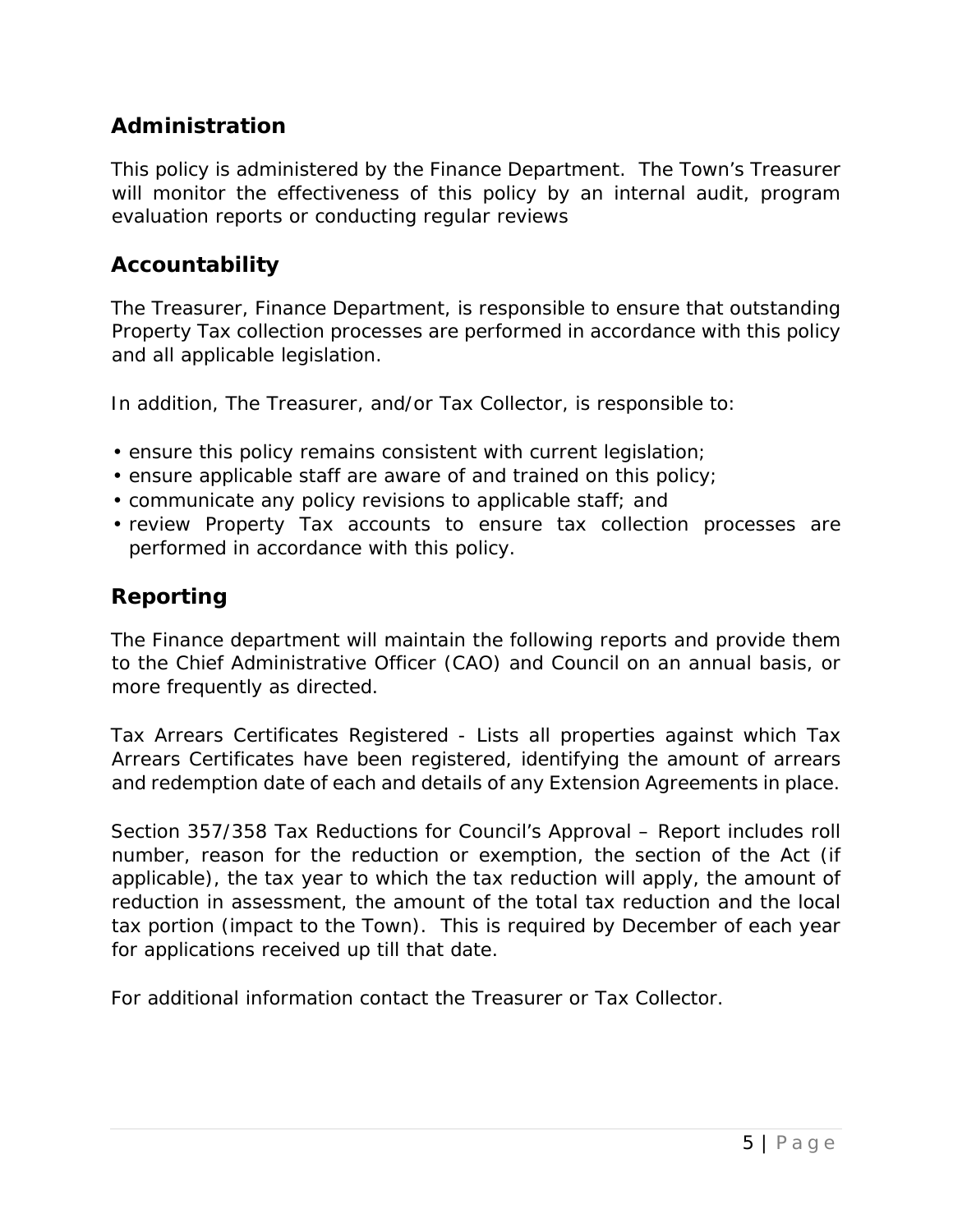# <span id="page-5-0"></span>**SECTION B - BILLING, PAYMENTS AND DELIVERY OF TAX BILLS**

### <span id="page-5-1"></span>*Billing - Interim*

As provided in the Municipal Act, 2001, each property owner, identified on the returned assessment roll, shall be sent an interim tax bill. The interim bill shall represent up to fifty percent (50%) of the previous year's taxes billed and be payable in two instalments. This interim bill shall be mailed before the end of January. The two due dates will fall within three business days prior to the last business day of the months of February and May.

Participants in the preauthorized payment program will have received a notice in the preceding December advising of what their monthly payment withdrawal from their bank account will be. Interim tax bills will be sent to installment participants but not to monthly participants.

#### <span id="page-5-2"></span>*Billing - Final*

After completion of the annual budgetary process, and the setting of tax ratios and rates, a final bill shall be sent to each property owner identified on the returned assessment roll. The final tax bill shall be the levied taxes for the year less the interim bill, and be payable in two instalments. This final bill will be sent before the end of July. The two due dates will fall within three business days prior to the last business day of the months of August and October.

All participants in any preauthorized payment program will receive a final tax bill with a note on the bill that they are a participant in a preauthorized payment plan and that the bill is for information purposes only.

### <span id="page-5-3"></span>*Supplementary*

After receiving notification from the Municipal Property Assessment Corporation (MPAC) tax bills shall be calculated, printed, and sent to each proper owner identified on the supplementary/omitted assessment notification listing from MPAC.

All participants in the instalment preauthorized payment program will receive a tax bill, with a letter stating they are a participant in a preauthorized payment plan and the supplemental bill will be processed on the final installment in October with the regular installment payment.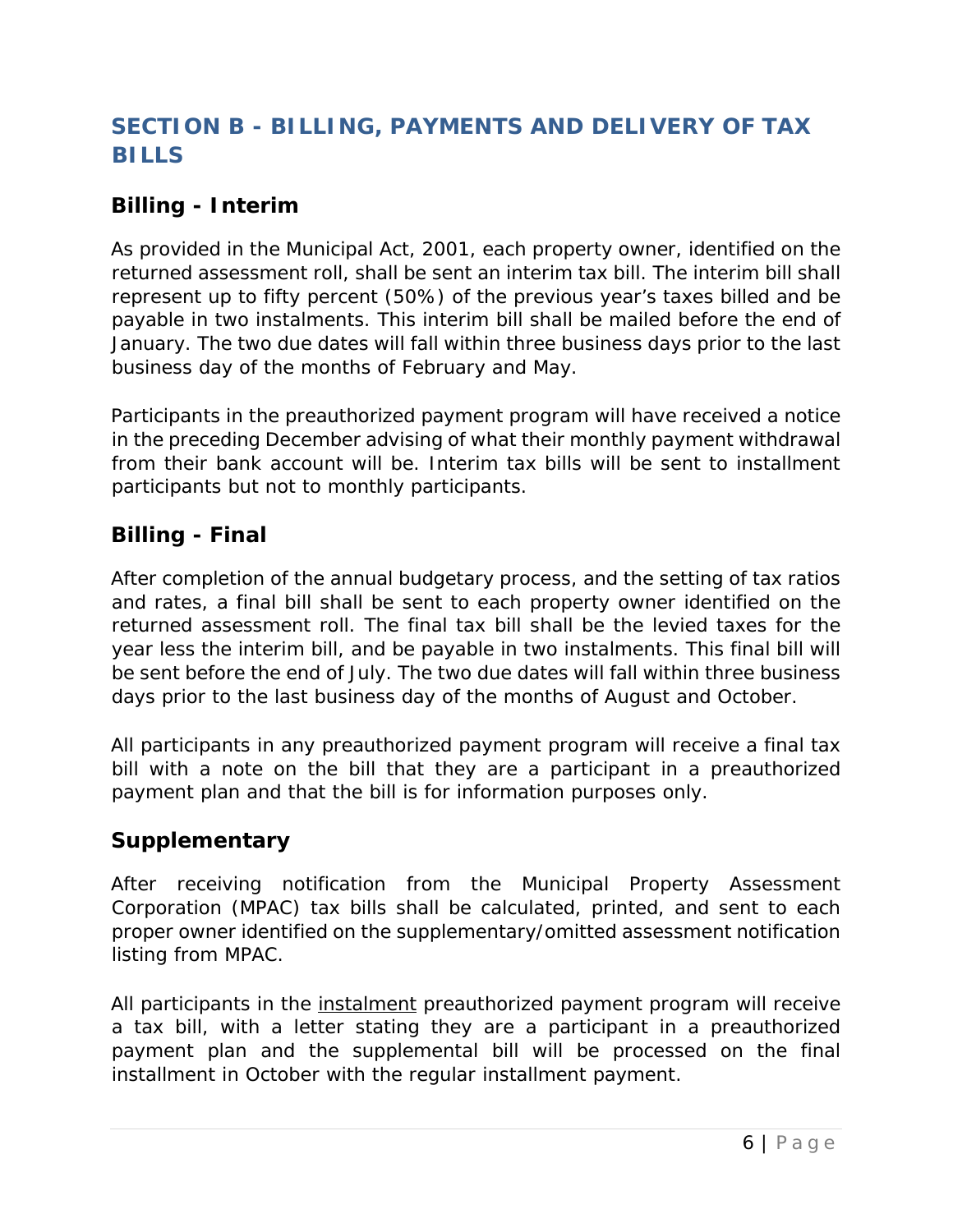Participants in the monthly preauthorized payment program will receive a letter advising them the supplementary bill is due separate from the preauthorized payment plan. The letter will further urge the property owner to contact the Town in writing if they choose to have it calculated as part of the preauthorized plan. Supplementary billings will be processed with a due date to the last installment of the year however it may not be sufficient time to accommodate a monthly payment plan.

## <span id="page-6-0"></span>*Due Dates*

The Municipal Act, 2001, section 343 (1) provides that each property owner be given twenty-one (21) days' notice to pay when receiving a tax bill. However, the Town may give more notice whenever possible.

## <span id="page-6-1"></span>*Delivery*

The Treasurer shall mail or send electronically a tax bill to the taxpayer. The bill will be send electronically if the taxpayer has chosen in writing to receive the tax bill in that manner.

### <span id="page-6-2"></span>*Mortgage Company*

A mortgage listing of roll numbers, taxes due and owing and the due dates, in standard format will be provided to each mortgage company who has provided the Town with notification that they hold an interest in a particular property.

Property Tax bills and notices are sent to the address of the property as shown on the tax roll unless the taxpayer advises the Town, in writing, of an alternate mailing or electronic address. Use of the alternate address continues until it is revoked in writing or ownership of the property changes.

Any bill or notice sent by standard letter mail is considered delivered to and received by the addressee unless the notice is returned by Canada Post and an error in the mailing address is evident. Taxpayers are responsible to notify the Finance office of any changes to a mailing address. Failure to notify the Town of an address change in writing is not an error on behalf of the Town.

### <span id="page-6-3"></span>*Payments*

Payment of taxes must be received in the Town's finance office, or be post marked, on or before the due date. The following are the methods of payments that are available to the property owner: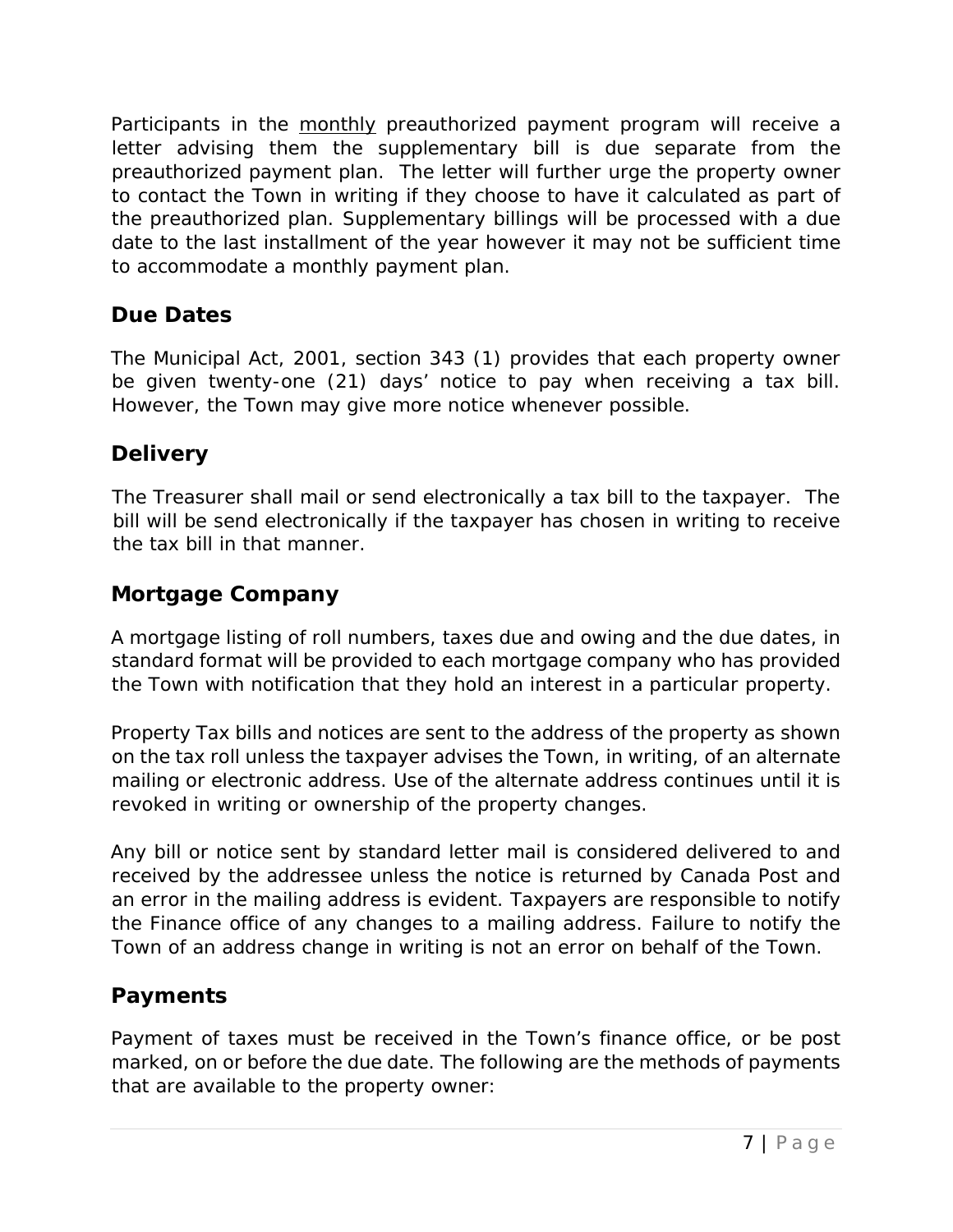- a) Telephone or Internet Banking using the nineteen digit roll number as the account number;
- b) One of the Municipality's Preauthorized Payment Plans;
- c) Postdated check(s);
- d) In person, at the counter or drop box of the Town offices at 130 Oxford Street, Ingersoll (the drop box is accessible after hours as well)
- e) Payments by a mortgage holder;
- f) Other alternatives as approved by the Treasurer.

Payments may be made using one or more of the following methods:

- a) Cash,
- b) Check,
- c) Money Order, and/or
- d) Debit.

If a property has been registered through the Municipal Tax Sale process the payment MUST be in the form of a certified check or bank draft. Partial payment is not accepted where a Tax Arrears Certificate has been registered against a property, except where the Town has entered into an Extension Agreement.

Receipts will be provided for all cash payments and upon request by the registered owner for all other methods of payment. To registered owners whose payments are made on their behalf by a mortgage company, the receipted tax billing will be sent to the registered once all installments have been made by the mortgage company and serve as their income tax receipt.

In accordance with the Municipal Act, 2001, section 347 (1) payments shall be applied as follows:

- 1. The payment shall first be applied against late payment charges owing in respect of those taxes according to the length of time the charges have been owing, with the charges imposed earlier being discharged before charges imposed later.
- 2. The payment shall then be applied against the taxes owing according to the length of time they have been owing, with the taxes imposed earlier being discharged before taxes imposed later.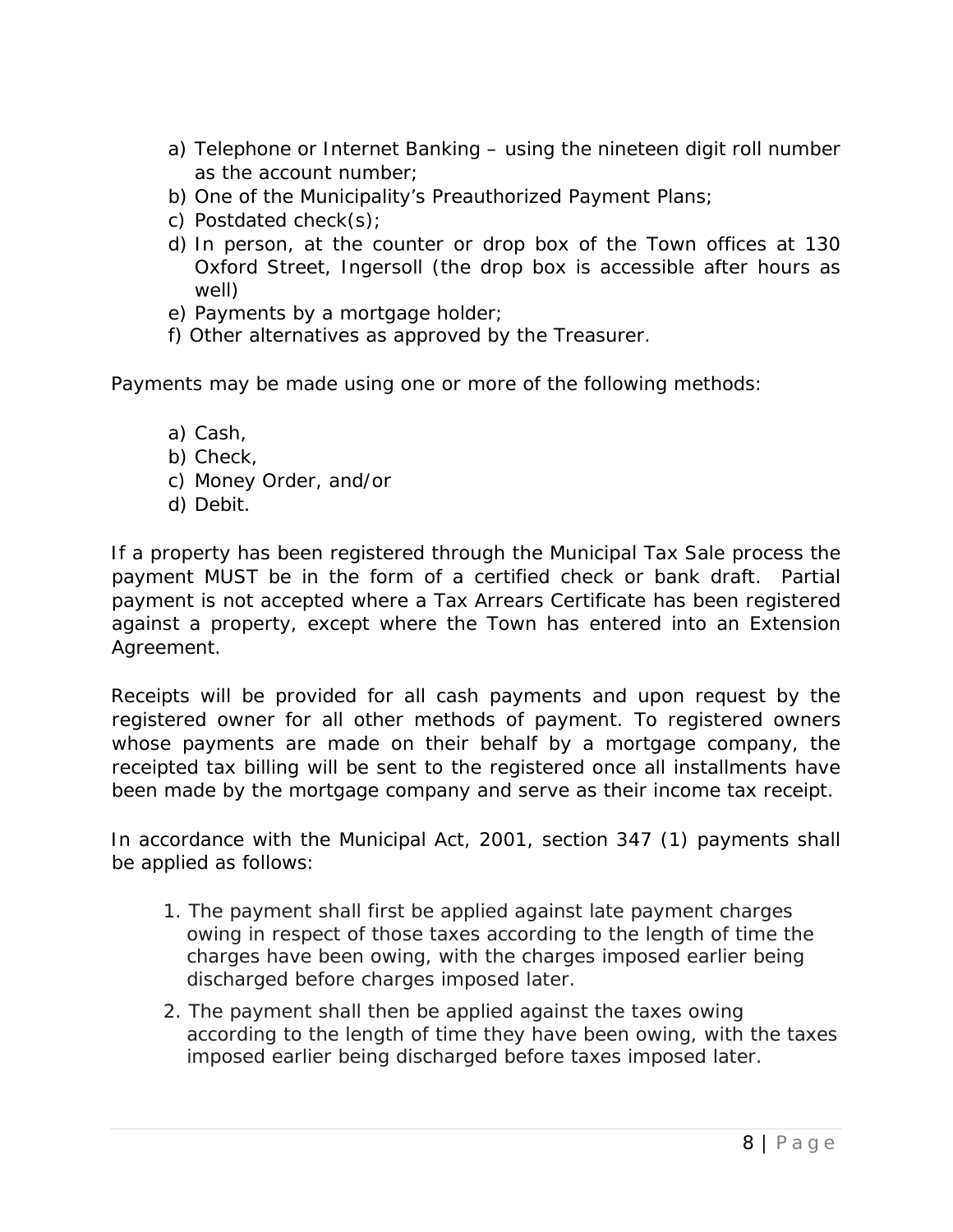## <span id="page-8-0"></span>*Pre-Authorized Payment Plan*

To assist property owners who prefer to equalize their annual tax payments the following preauthorized payment plans are offered.

- a) **Monthly**  provides for a withdrawal from the property owner's bank account to the Town's bank account, *on the first business day of each month* an amount sufficient enough to ensure that all taxes billed are paid within the current year. Property owners are eligible if their account is paid up to their chosen date of enrolment. If balances remain on the applicable tax account penalty and interest does not apply. But, if a property owner's payment fails to clear the bank, two (2) consecutive times, the Town reserves the right to terminate the plan and penalty and interest will apply from that point forward.
- b) **Monthly – Accounts in Arrears** Property owners in arrears may make a special payment arrangements with Treasurer/Deputy Treasurer to be placed on a monthly payment plan. Applicable penalties and interest will still apply on all outstanding balances. Outstanding balance plus all current/future taxes and penalties will be considered over a 24 month payment schedule to bring the account to current.

The dollar amount to be withdrawn from the participants account shall be recalculated twice a year:

- Once in January, calculating a monthly amount based on the previous current year's taxes averaged over twelve payments, to take effect on January 1st of the year. For example in January 2017 take the total taxes for 2016 and divide it by 12 months. This would give the monthly withdrawal amount commencing on January  $1<sup>st</sup>$ , 2017; and
- In June after the calculation of the final tax bill. In both cases the property owner shall receive a notification as to the dollar amount change. This calculation would be the current year's taxes, less what has been paid, divided by the remaining months (or withdrawals) in the year.
- c) **Instalment**  provides for a withdrawal from the property owner's bank account to the Town's bank account, on the due date an amount sufficient enough to ensure that all taxes due and payable on the said date are paid in full. Property owners are eligible if their account is paid up to their chosen enrolment date. If a property owner's payment fails to clear the bank, two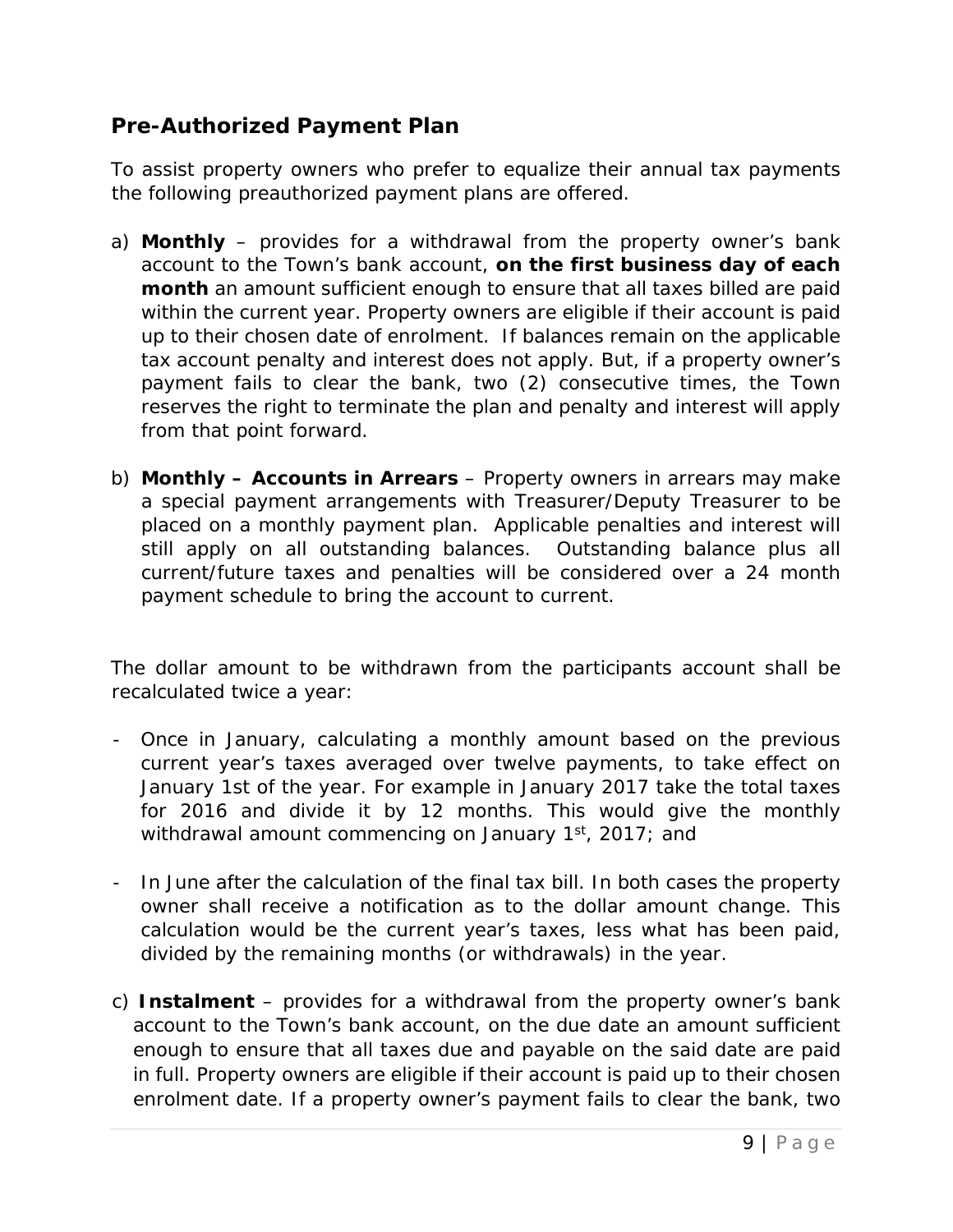(2) consecutive times, the applicant relinquishes their right to participate in the program. Penalty and interest will be applied to all amounts past due.

To participate in any of the Preauthorized Payment Plans applicants must submit an application in writing on the Town's prescribed form and submit it before the twenty-fifth (25) of the month prior to the payment withdrawal date.

Participants in the program wishing to make changes to their application (for example banking information), or cancel their participation in the program must do so in writing within twenty (20) calendar days prior to the payment withdrawal date.

Note that pre-authorized payment plans are an alternative payment plan of the tax bills that are issued with posted due dates, offered as a courtesy. Failure to keep the arrangement in good standing will result in the cancellation of this courtesy. To download a form from Town's website <http://www.ingersoll.ca/residents/property-taxes/pre-authorized-payments>

## <span id="page-9-0"></span>*Late Payments and Charges/Penalties and Interest*

Payments not clearing the payer's bank will result in the payment being removed from the applicable tax account and an administrative fee, as indicated in the Town of Ingersoll's User Fee Bylaw, being added to the applicable account.

The payer shall be advised of the returned payment, administrative fee, and the current balance due and owing on their account.

All Tax Arrears are also subject to penalties and interest. In accordance with the Act, section 345 and the Town's bylaws, penalty and interest shall be charged at the rate of 1.25% per month on any tax arrears that remain outstanding on the first calendar day of each month. The penalty run is generated in the first three (3) business days of the month, so as to allow for post-marked mail, on-line banking and payments made at a financial institution.

Penalty and interest charges cannot be waived.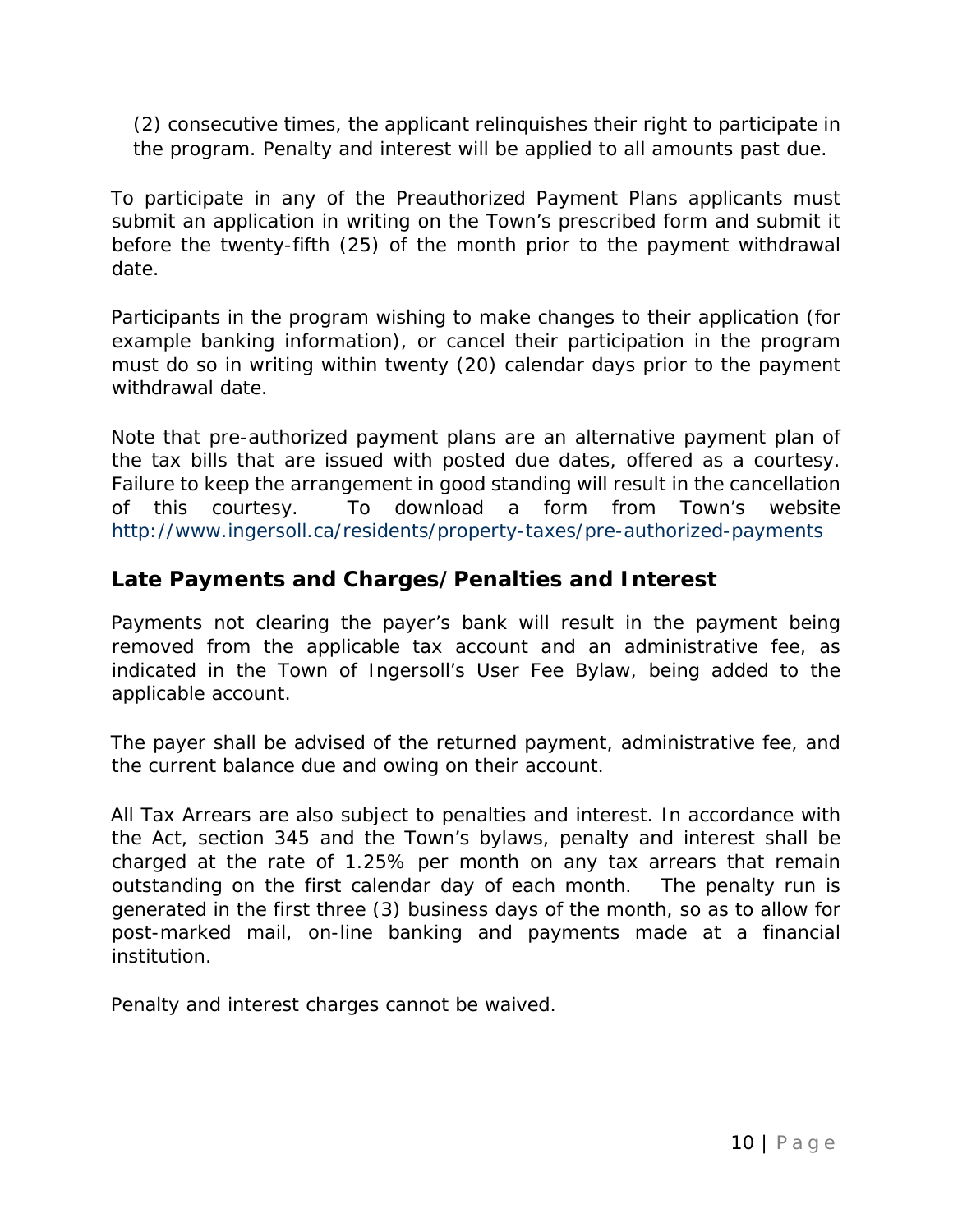## <span id="page-10-0"></span>**SECTION C – PROPERTY TAX ARREARS COLLECTION**

Realty taxes are a secured special lien on land in priority to any other claim, except a claim by the Crown. Taxes may be recovered with costs as a debt due to the Town from the original owner and/or any subsequent owner of the property.

The Town will primarily use the following methods to collect Tax Arrears:

- verbal communication;
- issue Instalment End Statements of Taxes, Overdue Notices and Final Notices;
- send the taxpayer a form or personalized letter(s);
- arrange terms of payment;
- Municipal Tax Sale.

#### <span id="page-10-1"></span>*Collection Steps*

To remind property owners that their tax account is not in good standing the Tax Collector shall send a reminder notice to each property owner, whose account is over ten dollars (\$10.00) in arrears. Overdue Reminder notices shall be forwarded to the property owner on or before the fifteenth (15th) day of the month immediately following the last instalment month in which a due date has occurred. For example, the interim instalments are due at the end of February and May. A reminder notice would be sent out on or before 15th of March and June respectively. Reminder notices may be sent out more frequently at the discretion of the Treasurer. Overdue notices will not be sent to taxpayers with overdue amounts less than ten (\$10.00) dollars.

*Year End Statement of Taxes*: The Act requires that the Treasurer send a statement on or before the last day of February of each year to any property owner who has arrears on their respective tax account. The statement must be the balance at December 31<sup>st</sup> of the prior year.

*Payment Arrangements*: The Tax Collector may enter into payment arrangements with ratepayers at any time prior to the registration of a Tax Arrears Certificate. Payment arrangements must include all tax arrears, current taxes, accruing estimates of future taxes and penalties and interest and be sufficient to ensure payment in full is realized within a reasonable period of time. Penalties and interest will continue to accrue during all such payment arrangements until full payment on the account has been made.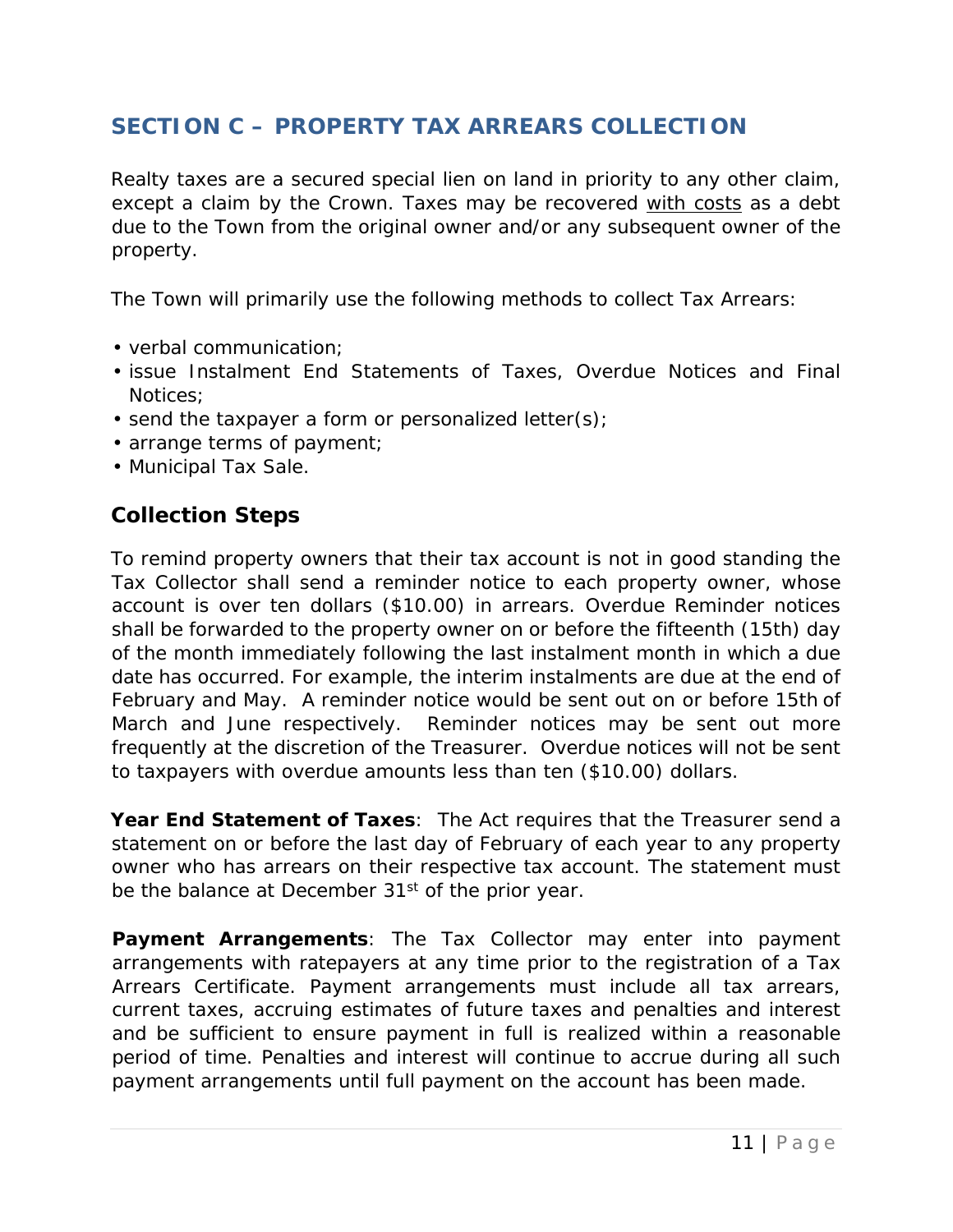Post-dated checks are the preferred method of payment but pre-authorized payments may be considered in some circumstances, at the Treasurer's discretion.

Authorization for extending payment terms is as follows:

|                    | Maximum Negotiable Payment Arrangement Term |                                |              |
|--------------------|---------------------------------------------|--------------------------------|--------------|
| <b>Staff Level</b> | Residential                                 | Non-Residential   Crown Tenant |              |
| Treasurer/Tax      | $>24$ months                                | $>24$ months                   | $>36$ months |
| <b>Collector</b>   |                                             |                                |              |

Notwithstanding any such arrangements, no third party payments will be refused for payment on account (e.g. payment from a mortgagee), as long as the third party has sufficient information regarding the property. Confidential account information will not be released to unauthorized parties.

If acceptable payment arrangements are negotiated, the account is monitored for compliance. Follow-up with the taxpayer is done by telephone or in writing, as required.

Once a payment arrangement has been established, if there are two consecutive returned payments or two payments are returned within six months, the payment arrangement is deemed void and the taxpayer is advised that payment in full, by certified funds or money order, is required or the next collection step will be taken.

### <span id="page-11-0"></span>*Collection Steps for Accounts with Two (2) + Arrears*

If acceptable payment arrangements are not negotiated, then all properties with two  $(2)$  + years in arrears may be subject to the Municipal Tax Sale Process, as set out in Part XI, of the Municipal Act, 2001.

At least once per calendar year, the Town shall review its Property Tax Aged Trial Balance for property owners whose taxes are at or approaching two years in arrears. All properties with taxes which are two or more years in arrears, may have the Municipal Tax Sale process enacted.

In addition to issuing Year-End Statements of Taxes and Overdue Notices as outlined above, the following actions will be taken once a property is identified for tax sale;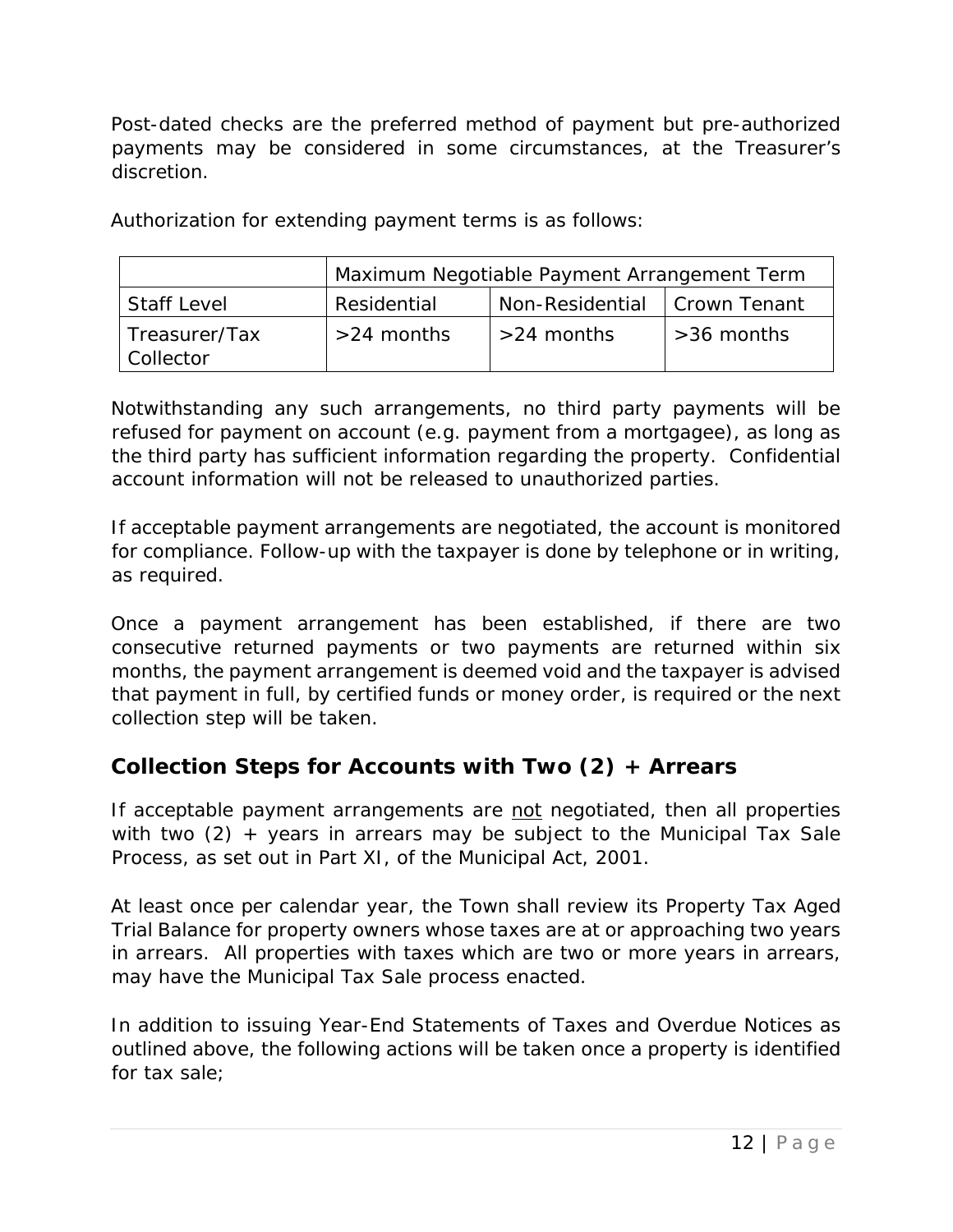1. *Final Notice-Prior to Tax Sale* - Final Notices-Prior to Tax Sale are mailed to those residential property owners with two years or more Property Tax arrears. The Final Notice-Prior to Tax Sale advises that they have thirty (30) days to pay the taxes or enter into a firm, suitable payment arrangement with the Town.

Any payment arrangements made should be documented specifying the time schedule, method of payment and the amount of each payment. No plan should exceed a period of twenty-four (24) months, at the Treasurer's discretion.

- 2. *Notice to Interested Parties* If a residential property owner fails to respond to the Final Notice-Prior to Tax Sale, the files are transferred to a third party to conduct a property title search in order to identify all parties with a financial interest in the property. The identified parties are then notified of the Tax Arrears. The Notice to Interested Parties advises that the Town intends to proceed with a Municipal Tax Sale Registration and possible tax sale, if necessary, and provides interested parties with an opportunity to pay the arrears in order to protect their interest in the property.
- 3. *Final Notice-Prior to Tax Arrears Certificate Registration* If neither the property owner nor interested parties respond to the previous notices, a Final Notice-Prior to Tax Arrears Certificate occurs.

A Notice of Intent to Realize on Security that asks if the taxpayer is currently engaged in farming for commercial purposes, and as required by the Farm Debt Mediation Act, is sent with the Final Notice-Prior to Tax Arrears Certificate Registration.

4. *Tax Arrears Certificate Registration* - Once all other collection efforts are exhausted and the Municipality has been unable to secure payment of the Tax Arrears or a firm, suitable repayment plan, the Town commences Municipal Tax Sale proceedings by registering a Tax Arrears Certificate against the property. The Town of Ingersoll sends a Notice of Registration of Tax Arrears Certificate (Form 1) to the property owner and all interested parties.

If full payment of tax account including additional interest and collection fees are not received within 280 days of registration of the Tax Arrears Certificate, the Town issues a Final Notice (Form 3) to the property owner and all interested parties within 30 days after the expiry of the 280-day period. Form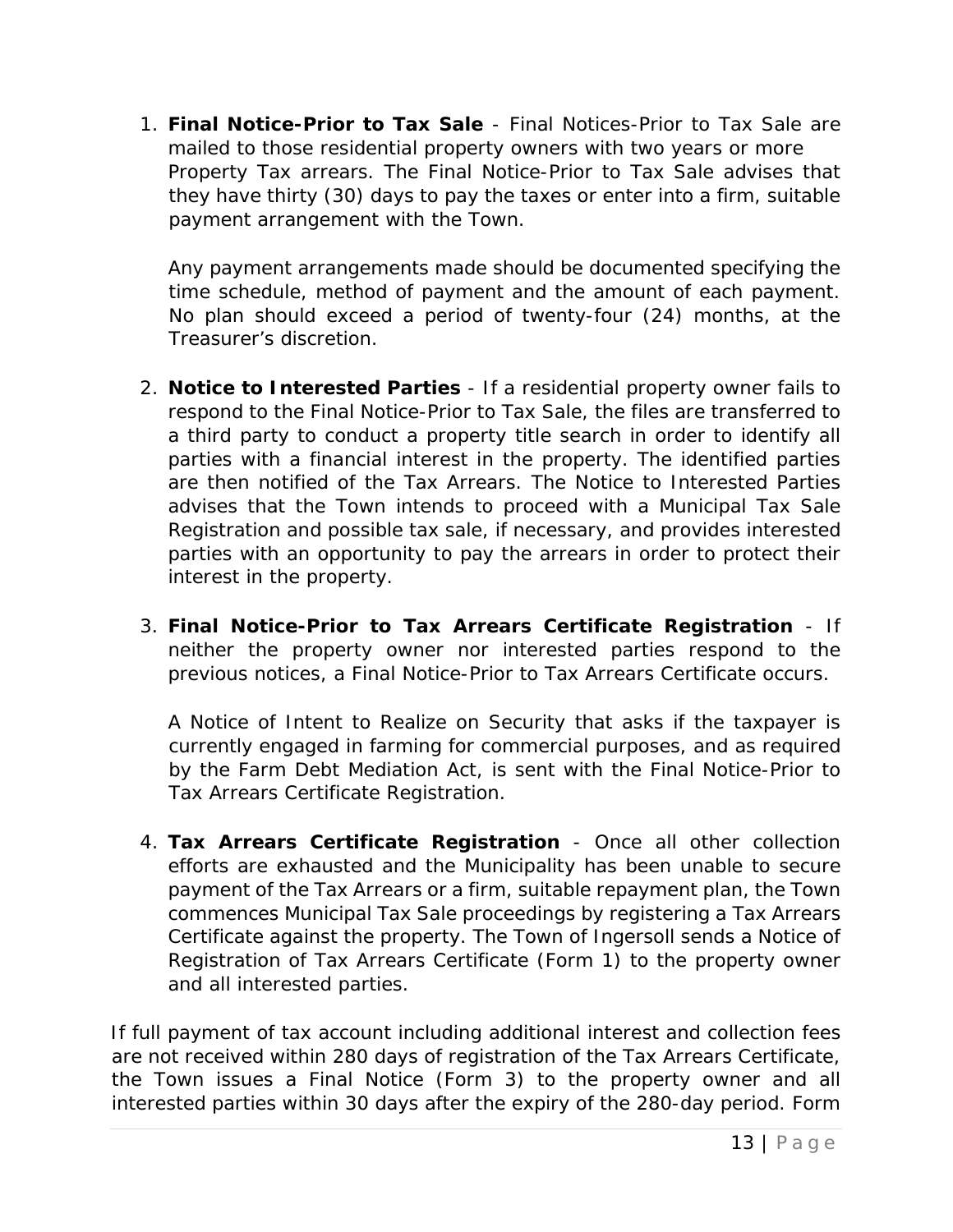3 specifies the date on which the property will be advertised for public sale if the Tax Arrears are not paid or unless the Treasurer has approved an Extension Agreement. Once a Tax Arrears Certificate has been registered, **only full payment of the Cancellation Price will be accepted unless an Extension Agreement has been entered to. Full payment will be accepted up to the date of transfer of ownership of the property following a sale**.

### <span id="page-13-0"></span>*Extension Agreements*

An Extension Agreement (as defined by section 378 of the Municipal Act) must be requested by the property owner, their spouse, the mortgage holder or their legal agent, prior to the one year period of the registration of the Tax Arrears Certificate.

If no agreement is reached as to the terms, and or the agreement is denied by the Treasurer, the tax sale proceeds by returning to the point where the stop in the tax sale process was at immediately prior to the Extension Agreement being requested.

An Extension Agreement may be entered into with the property owner prior to the expiration of the one year period from the date of registering the Tax Arrears Certificate.

When an Extension Agreement is entered into a copy shall be placed in the Municipal property files and the sale process is suspended or placed on hold until all the terms of the agreement have been fulfilled.

If there is a breach of the Agreement the tax sale process recommences by returning to that step in the tax sale procedure immediately prior to the Extension Agreement being entered into.

When the terms of the Agreement have been fulfilled the Treasurer shall register a Cancellation Certificate on the land title, thus signifying that the tax sale has been averted, and the process stops.

### <span id="page-13-1"></span>*Public Tender – Sale of Land Process*

The Municipal Act, 2001 provides that the property may be sold by sealed tender, or public auction. The Town`s preference is by sealed tender.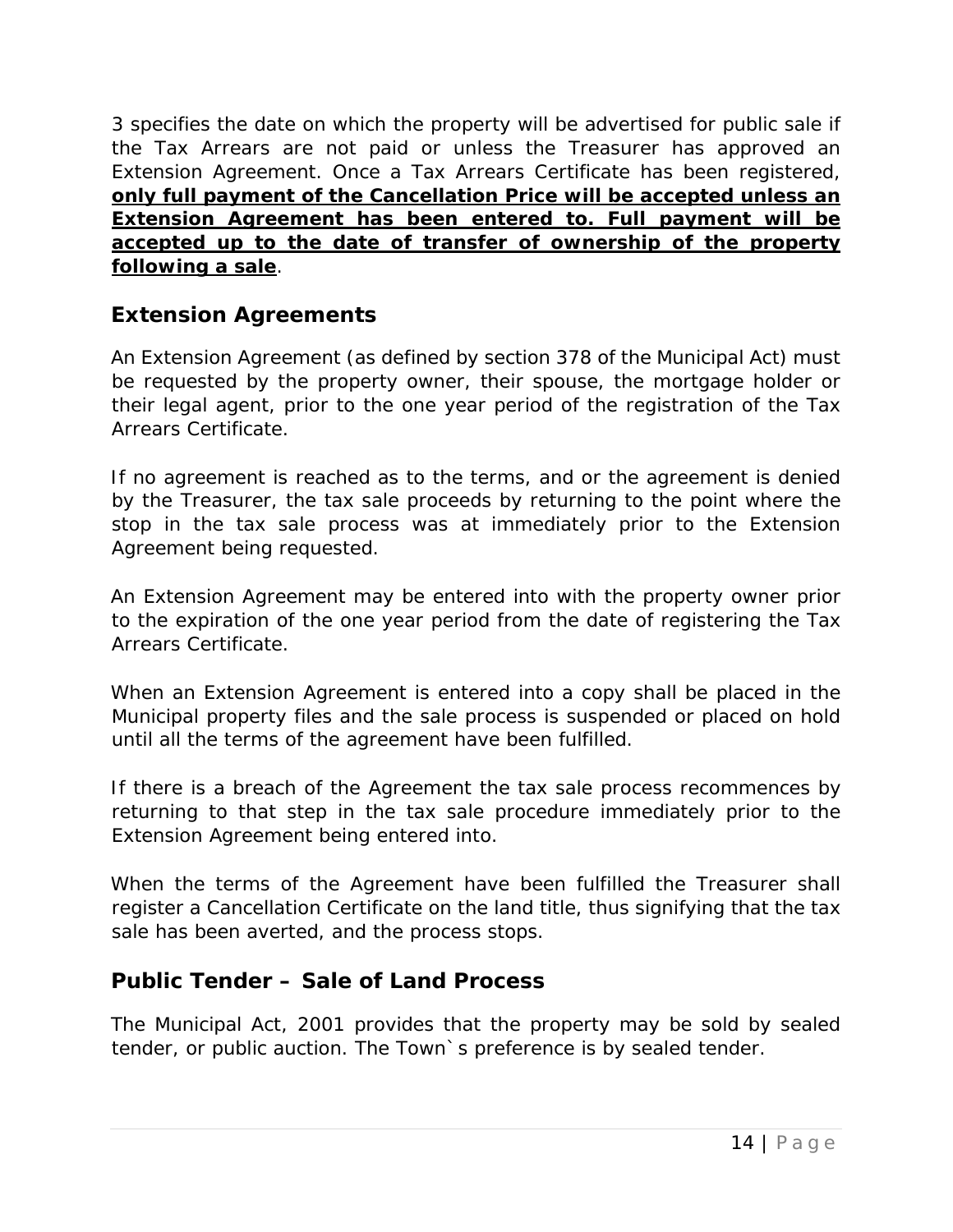If taxes remain unpaid after the one (1) year period has passed and no Extension Agreement has been entered into, the land will be advertised for Tax Sale.

Land is advertised for sale in accordance with the Regulations under the Municipal Act, 2001.

Tenders are opened in an open forum, recorded as received, and then reviewed to ensure completeness of the tenders submitted. (Note: Council may make a bid or tender on a property, by resolution, but they must have a public purpose for the property.)

Highest tender or two highest tenders, if more than one is received are retained. The minimum acceptable bid is the cancellation price.

Notice sent to highest bidder requests payment of the balance of the amount tendered, applicable land transfer tax, and accumulated taxes. All tax sale costs are added to the Collector`s Roll balance.

Payment must be received from the highest bidder within 14 days of the date of the notices of highest bidder being mailed by the Treasurer. Upon receipt, the Treasurer shall issue a receipt and declare the highest bidder to be the successful purchaser. If no payment is received within 14 calendar days of the mail of the notice the deposit is forfeited. A notice is then sent to the second highest bidder and the process repeats.

The Treasurer has the discretion to cancel a Tax Sale pursuant to section 382 (6) of the Municipal Act, 2001 at any time up to the registration of a tax deed or notice of vesting.

#### <span id="page-14-0"></span>*Deed Issuance and Registration*

Sale proceeds less the cancellation price, is paid into the Superior Court of Justice together with the Statement of Facts. All of the tax sale costs are added to the Collector`s roll before declaring the surplus funds.

Tax deed and statutory declaration of the Treasurer is registered on title.

Note: The cancellation price may be paid by the former owner any time before title has been transferred, including when there has been a successful purchaser by tender or by auction.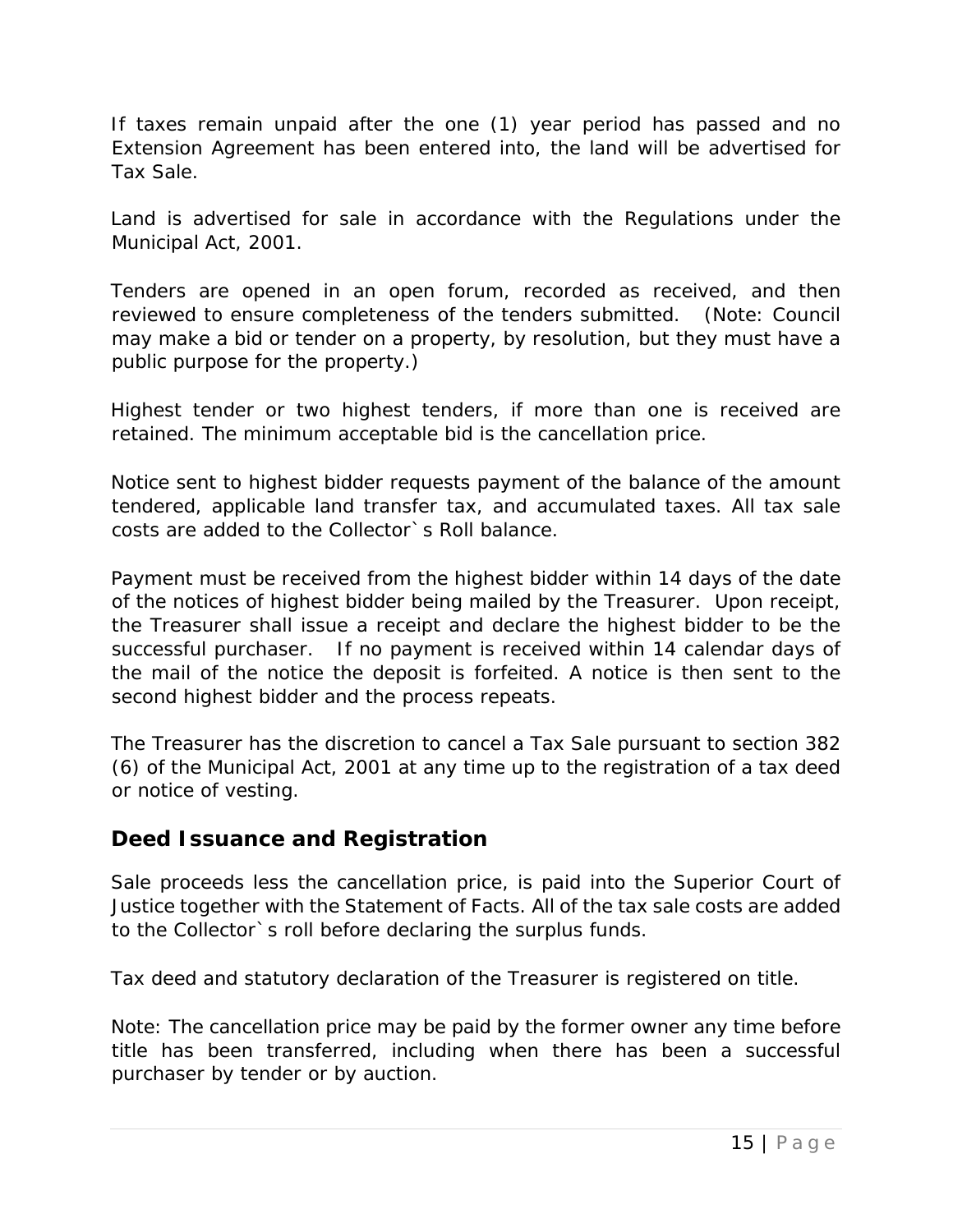### <span id="page-15-0"></span>*Vesting*

Where there is no successful purchaser a Notice of Vesting may be issued and the Treasurer shall register a declaration to that effect at the local land registry office. Council has two (2) years to decide whether to vest a property. The Municipal Act, 2001 allows for inspection of the property including an environmental assessment.

Council may re-advertise for another tender or auction within two (2) years without writing off the tax arrears.

If Council decides not to vest, Council may choose to write off the taxes and issue a tax cancellation certificate. Each year the Tax Collector may prepare a list of such properties for annual write-off thereafter.

Council may also decide to write off all or part of the taxes with the purpose of re-registration of the tax arrears and repeating the tax sale process from the beginning.

If Council decides to vest the property, the tax arrears will be written off and the property may be declared surplus assets and advertised for sale.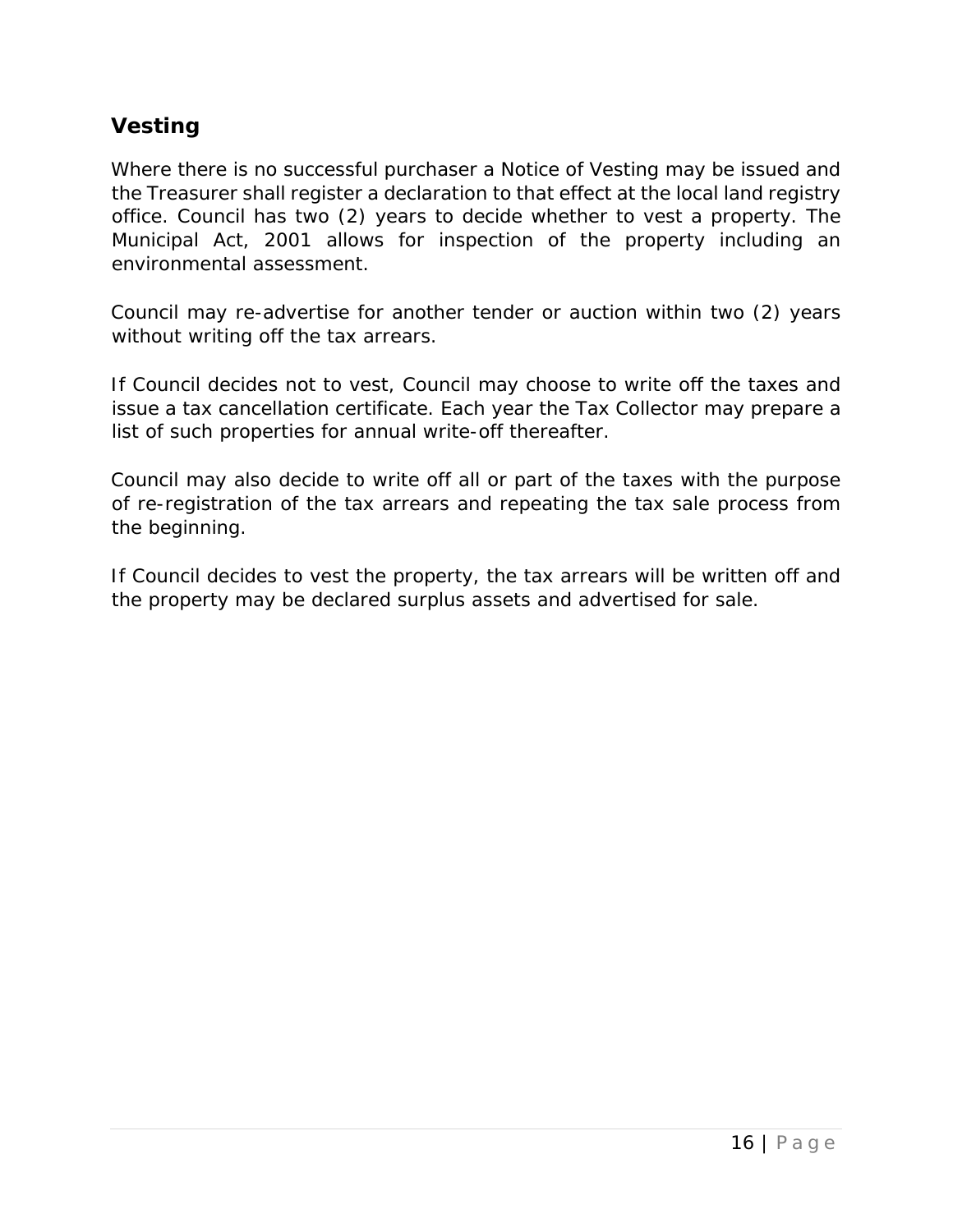### <span id="page-16-0"></span>**SECTION D - WRITE-OFFS & REBATES**

From time to time the Town of Ingersoll will receive, via various modes discussed below, notifications of change in assessment or tax class. Upon receipt of the notification the Town will process the calculation within two months of receipt of the notification, depending on whether or not the final billing for the affected tax year has been calculated and mailed. This will facilitate the Municipality maintaining a balanced Collector`s Roll as it relates to the amended Assessment Roll.

Some of the types of assessment notifications that may affect the assessment value on a property which may result in a write off or reduction in taxes are:

- Applications for Reduction in Assessment under section 357 & 358 of the Municipal Act, 2001.
- Assessment Review Board (ARB) Decision under the Assessment Act
- Minutes of Settlement (MOS) under section 40 of the Assessment Act
- Request for Reconsideration (RFR) under section 39.1 of the Assessment Act
- Post Roll Assessment Notice (PRAN) under the Assessment Act
- Advisory Notice of Adjustment (ANA) under the Assessment Act
- Vacant Commercial & Industrial Unit Rebates under section 364 of the Municipal Act, 2001.
- Charity Rebates under section 361 of the Municipal Act
- Legion Rebates under section 6.1 of the Assessment Act
- Grant Rebate of municipal portion of taxes only.

Commercial and Industrial property owners must contact MPAC and attempt to arbitrate a change in assessment prior to filing any of the above noted applications, with the exception of the *Application For Reduction in Assessment*. If a successful outcome is achieved MPAC will issue an RFR, have the property owner sign, and then send an executed copy to the Town for processing.

#### <span id="page-16-1"></span>*Penalty and Interest Reversal on Write-offs*

As per the Municipal Act, 2001 section 345 (6) & 345 (7) penalty interest that has accrued on a property tax account as the result of non-payment, and a write off taxes has occurred as the result of one of the legislation tax reduction methods; the penalty and interest shall be reversed as though the taxes had originally been billed correctly.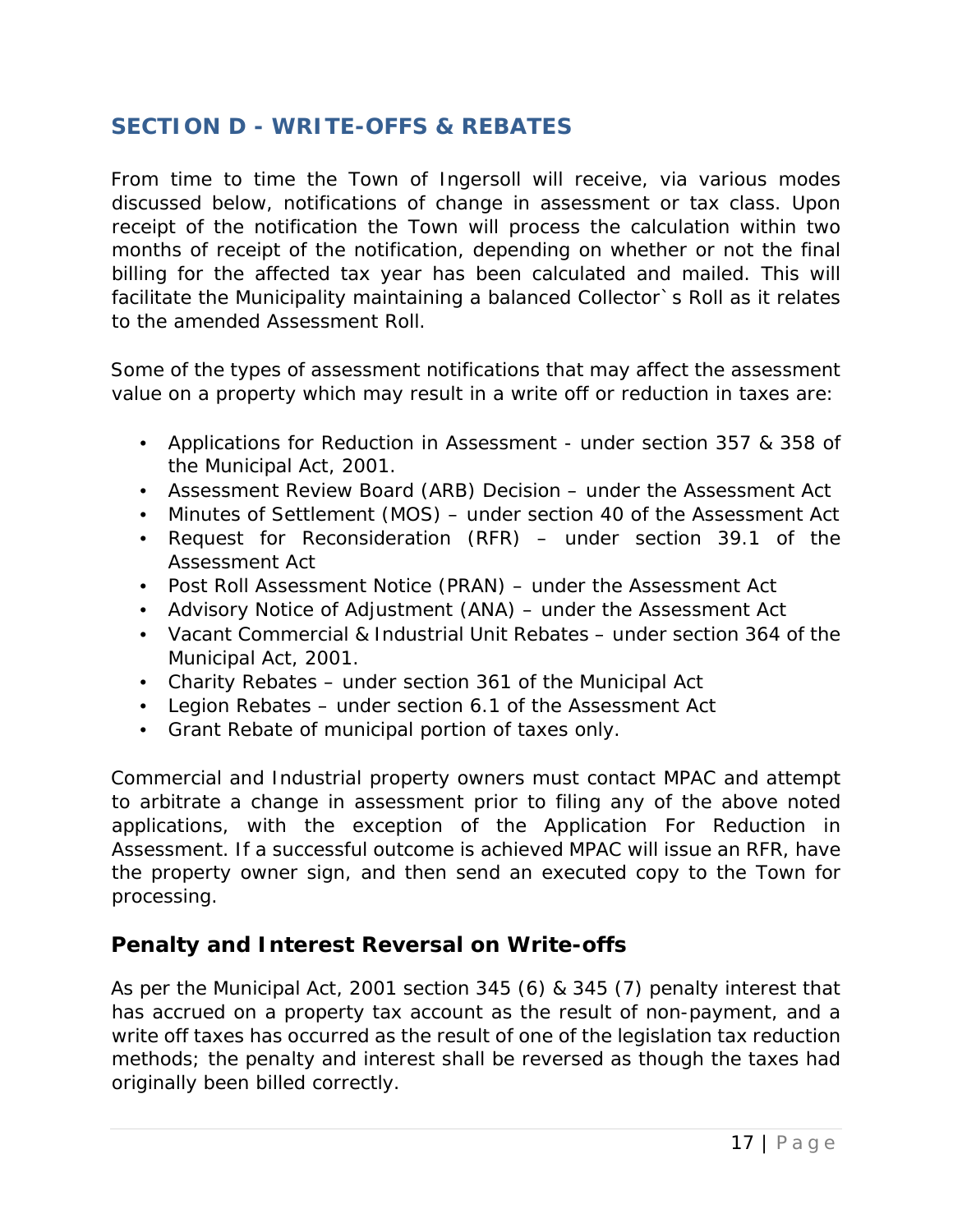The amount of penalties and interest cancelled is limited to the amount related to the tax reduction associated with a tax adjustment, change in assessment or Town error or omission.

### <span id="page-17-0"></span>*Applications for Reductions in Property Assessment Value (Section 357 and 358)*

Under section 357 and 358 of the Municipal Act, 2001 applications may be made to the Town, for reduction in assessment, by the property owner, or their agent for the following reasons:

- Building was razed by fire,
- Building was demolished,
- Ceases to be liable for the tax rate that the property had been originally billed at,
- Became exempt from property taxation,
- Is damaged and substantially unusable,
- Where a Mobile unit is removed,
- Experiences a Gross or manifest clerical / factual error,
- Is under repairs / renovations preventing normal use (min. 3 months).

The prescribed form must be completed and returned to the Town of Ingersoll. Said form may be obtained from the Town's web site at [www.ingersoll.ca](http://www.ingersoll.ca/) [o](http://www.ingersoll.ca/)r at the Municipal Finance office 130 Oxford Street, Ingersoll, On N5C 2V5.

The Act requires that the following procedure occur:

1) An application may only be made by the owner of the land at the time of the application or by another person who has an interest in the land, or a tenant or occupant, or the spouse of the owner.

2) An application under this section must be filed with the Treasurer on or before the last day of February of the following year in respect of which the application is being made. For example, an application being made to affect the 2010 assessment must be filed on or before February 28, 2011.

3) Applications are then forwarded on to the MPAC for their recommendation of assessment value, and or tax class change.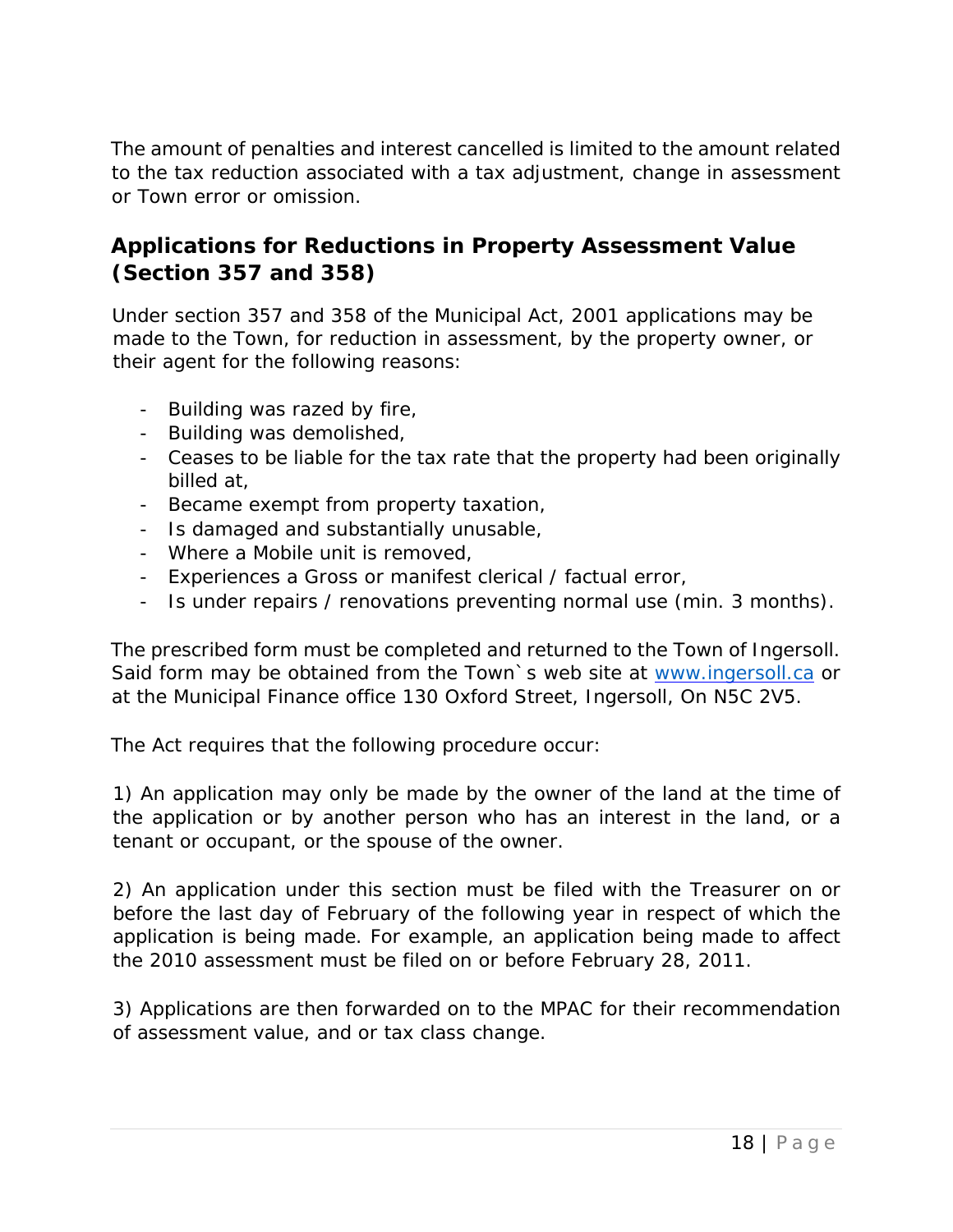4) The tax change is calculated by the Tax Collector, using the recommended changes from MPAC. The reduction of taxes (if any) will be forwarded to the property owner on a supplementary billing.

5) The Treasurer will prepare a report of recommended changes for Council to review, that includes roll number, reason for the reduction or exemption, the section of the Act (if applicable), the tax year to which the tax reduction will apply, the amount of reduction in assessment, the amount of the total tax reduction and the local tax portion (impact to the Town).

6) The applicant then has thirty-five (35) days to appeal to the Assessment Review Board if they do not agree with the results.

### <span id="page-18-0"></span>*Assessment Review Board Applications*

Property owners may apply to the Assessment Review Board (ARB), on the prescribed form to appeal their assessment. The deadline for these types of appeals is March 31st of the current year, for the current year`s taxation assessment. Applications, fees, and deadlines are available on the ARB web site at [www.arb.gov.on.ca](http://www.arb.gov.on.ca/)

After receipt of an ARB decision, or minutes of settlement, the Town shall recalculate the taxes for the affected year or years within 120 days of receipt, and notify the property owner accordingly.

### <span id="page-18-1"></span>*Request for Reconsideration (RFR)*

Requests for Reconsideration are issued by MPAC after negotiating a settlement with the property prior to a property owner making application to the ARB. Normally the property owner would contact MPAC who then would discuss or meet with the property owner and both parties would come to a consensus as to what the outcome would be. MPAC would issue the RFR, get the property owner's signature of agreement on it, and then send a copy of that agreement to the Town. The Town may choose to appeal the RFR or process it without objection.

This type of request will be processed as soon as possible the following month after receiving the notice from MPAC or after final billing, or a Notice of Decision from MPAC.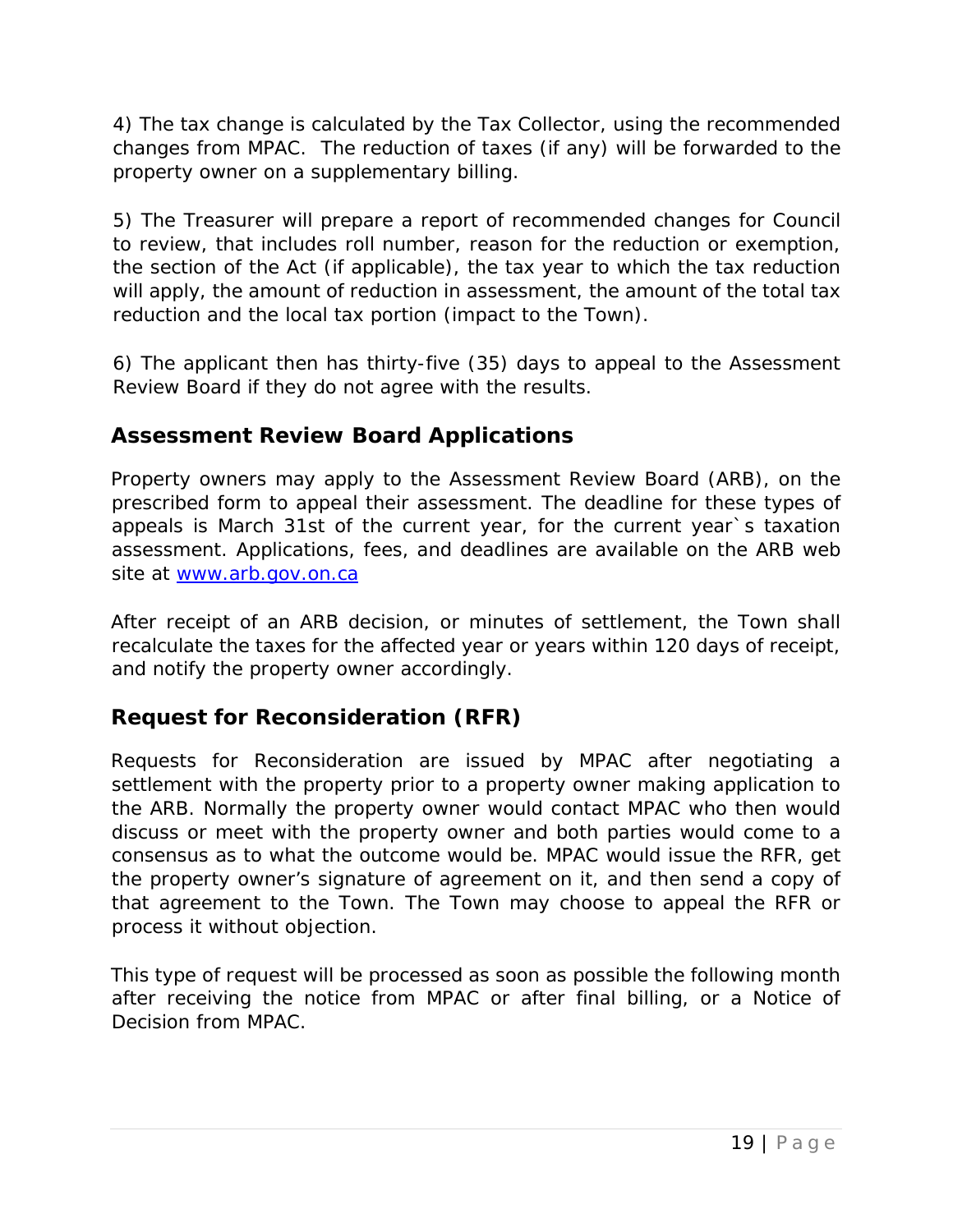### <span id="page-19-0"></span>*Post Roll Assessment Notices (PRAN)*

These are notices that are issued by MPAC advising the property owner and the Town that a change in assessment has occurred after the return of the assessment roll.

This type of request will be processed as soon as possible in the following month after receiving the notice from MPAC, or a Notice of Decision from MPAC.

### <span id="page-19-1"></span>*Advisory Notice of Adjustment (ANA)*

These notices are required by the Assessment Act to adjust the Current Value Assessment (CVA) starting point and phased-in assessments following a change to a property's assessment, when no other notice is otherwise required to be sent to the property owner. Most often they are sent following an Assessment Review Board (ARB) decision.

### <span id="page-19-2"></span>*Vacant Commercial & Industrial Unit Rebates*

The Municipal Act, 2001, section 442 requires that every municipality must provide for vacant commercial and industrial rebates. There are specific guidelines relative to this type of applications such as:

#### *Exclusions*

A building or portion of a building will not be eligible for a rebate if:

- It is used for commercial or industrial activity on a seasonal basis;
- During the period of vacancy it was subject to a lease, the term of which had commenced; or
- During the period of vacancy it was included in a sub-class for vacant land.

#### *Eligibility*

Category 1 – Buildings that are entirely vacant

A whole commercial or industrial building will be eligible for a rebate if the entire building was unused for at least ninety (90) consecutive days.

Category 2 – Buildings that are partially vacant

A suite or unit within a **commercial** building will be eligible for a rebate if, it was unused; **and** clearly delineated or physically separated from the used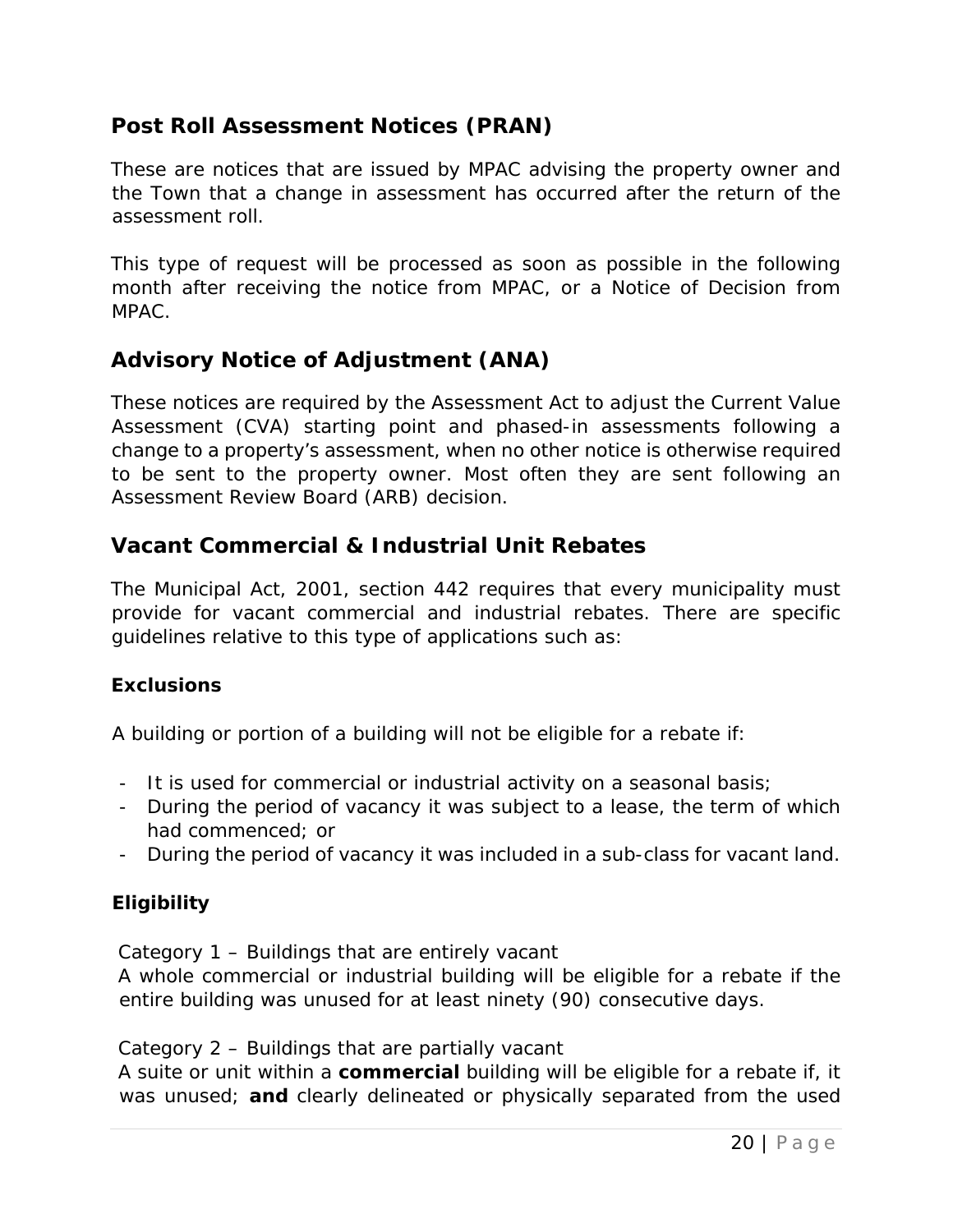portions of the building; **and** either capable of being leased for immediate occupation, undergoing or in need of repairs or renovations that prevented it from being available for lease for occupation, or unfit for occupation, for at least ninety (90) consecutive days.

A portion of the **industrial** building will be eligible for a rebate if, for at least 90 consecutive days if it was unused; **and** clearly delineated or physically separated from the used portions of the building.

#### *Who and When to Apply*

An owner, or their agent, may apply:

Once a year before February 28th of the year following, the taxation year to which the application relates.

#### **Or**

Twice a year. An interim application may be made after the first six (6) months, and a second application may be submit for the second six (6) months of the year.

The final application must be submitted on or before February 28th of the year following the taxation year to which the application relates and include;

- The Property information,
- If applying for only a portion of the building a drawing of the building must be provided indicating what portion of the building is vacant,
- A completed questionnaire,
- If the building is for rent or lease, proof it is being offered for rent or lease,
- Any other information the Town Treasurer may request.

#### *Rebate Payments*

Rebates will be applied as per the Municipal Act 2001, Section 347, (1)

1. The payment shall first be applied against late payment charges owing in respect of those taxes according to the length of time the charges have been owing, with the charges imposed earlier being discharged before charges imposed later.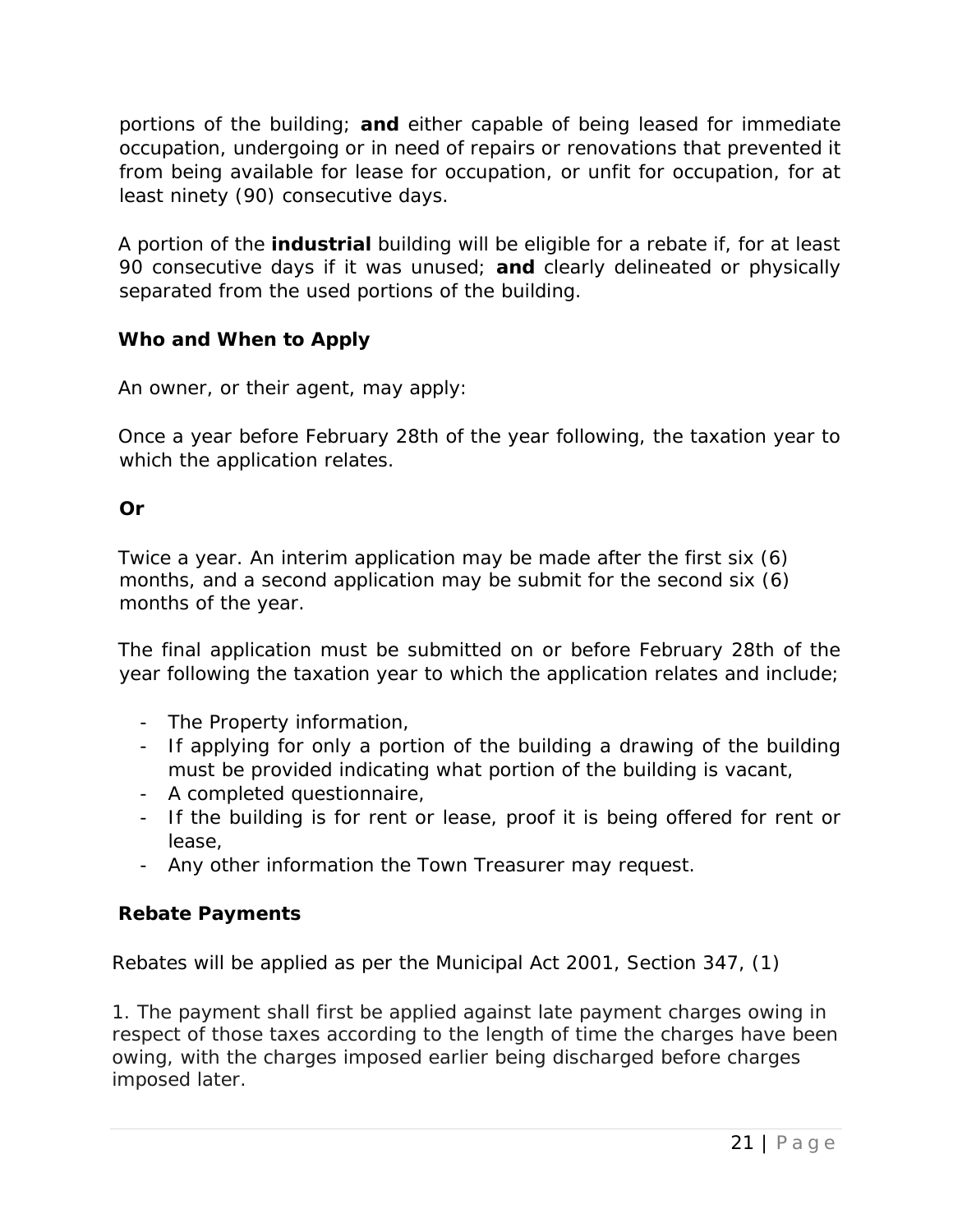2. The payment shall then be applied against the taxes owing according to the length of time they have been owing, with the taxes imposed earlier being discharged before taxes imposed later.

Unless return of the rebate is requested in writing, rebates will remain on account to offset future tax billings. If an applicant is in the process of selling their property they are urged to ensure that their solicitor is aware of this application and of the possibility of a pending rebate.

Applications are available on the Town's web site at [www.ingersoll.ca](http://www.ingersoll.ca/) or at the Town Finance office at 130 Oxford Street, Ingersoll, Ontario N5C 2V5. If leasing, be able to identify the amount of taxes included in their lease payments.

# <span id="page-21-0"></span>**SECTION E - MISCELLANEOUS**

## <span id="page-21-1"></span>*Bankruptcy*

When a property owner files for bankruptcy, the Town is a secured creditor, as the tax debt is a charge against the real property. The Town ranks in preference and priority to any other claims, except those of the Provincial and Federal government. A letter is forwarded to the trustee advising them of the Town's claim and that it is assumed Property Taxes will be paid once the property is sold.

### <span id="page-21-2"></span>*Contaminated Property*

Council shall approve any tax sale proceedings where it is suspected that a property is environmentally contaminated.

## <span id="page-21-3"></span>*Discretion*

In order to ensure that all taxpayers are treated fairly and equitably, the Treasurer, or his/her designate, has the authority to exercise discretion in the application of this policy where unusual circumstances are apparent, provided such discretion is in accordance with all applicable legislation.

### <span id="page-21-4"></span>*Refunds of Credit Balances on Accounts*

From time to time property tax accounts may experience credit balances for various reasons, such as:

- Duplicate payment of a tax instalment(s),
- Mortgage company and property owner both pay an instalment,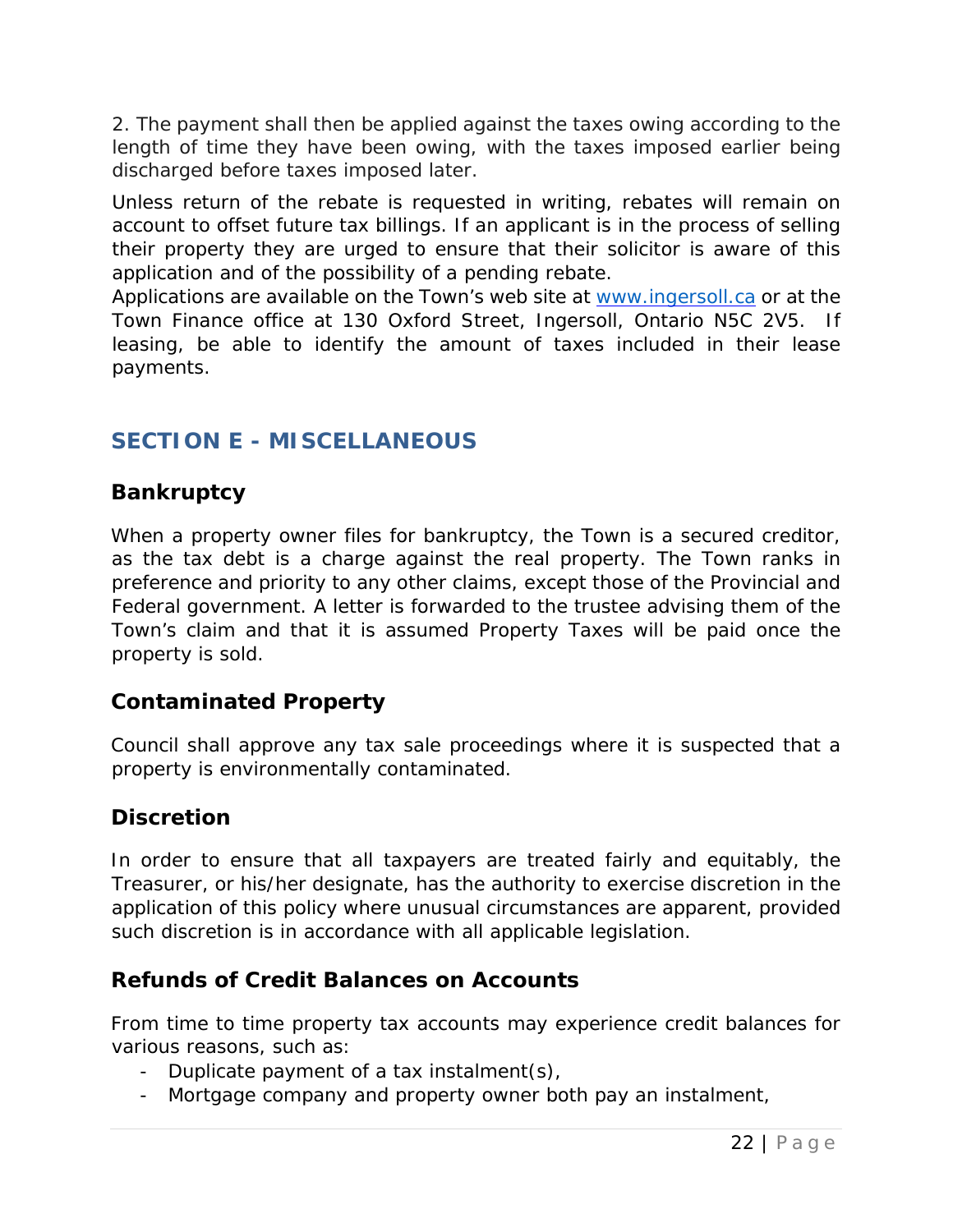- A reduction in assessed value,
- A change in a tax class to lesser tax rate class, and/or
- Preauthorized Payments made in advance of an instalment being due.

Credit balances will be refunded under the following conditions, note that refunds other than assessment related will have administration fees applied:

- 1) Duplicate payment of a tax instalment the property owner must request in writing to have the overpayment refunded. Administration fee applies.
- 2) Mortgage company and property owner both pay an instalment the property owner must request in writing to have the overpayment refunded, and direct who the overpayment is to be returned to. Furthermore, no overpayment will be refunded unless all instalments billed have been cleared. Administration fee applies.
- 3) Mortgage Company overpays an instalment or no longer represents the property owner – because the Town is not aware of the agreement between the financial institution and the property owner the Town will only refund the financial institution overpayment on the written direction of the property owner. Furthermore, no overpayment will be refund unless all instalments billed have been cleared, unless the property has been sold to another owner. Administration fee applies.
- 4) Preauthorized Payments made in advance of an instalment being due.
- 5) Prior to refunding any credits from the property tax account, the Town will verify that all other debts with the Town (utilities, and miscellaneous accounts receivable, etc.) have been cleared prior to releasing a credit refund. The Town reserves the right to transfer credits on property tax accounts to accounts with other debt.
- 6) Credits as the result of an assessment reduction will be refunded, but only after the last instalment billed has been cleared. For example: a prior year assessment reduction is calculated in January; the interim tax bills are generated the second week of January with the last instalment on the interim billings due on the last business day in May. Any credit balance on the account will be applied first to the two instalments and then any remaining credit balance will be refunded to the registered property owner at the time the check is issued.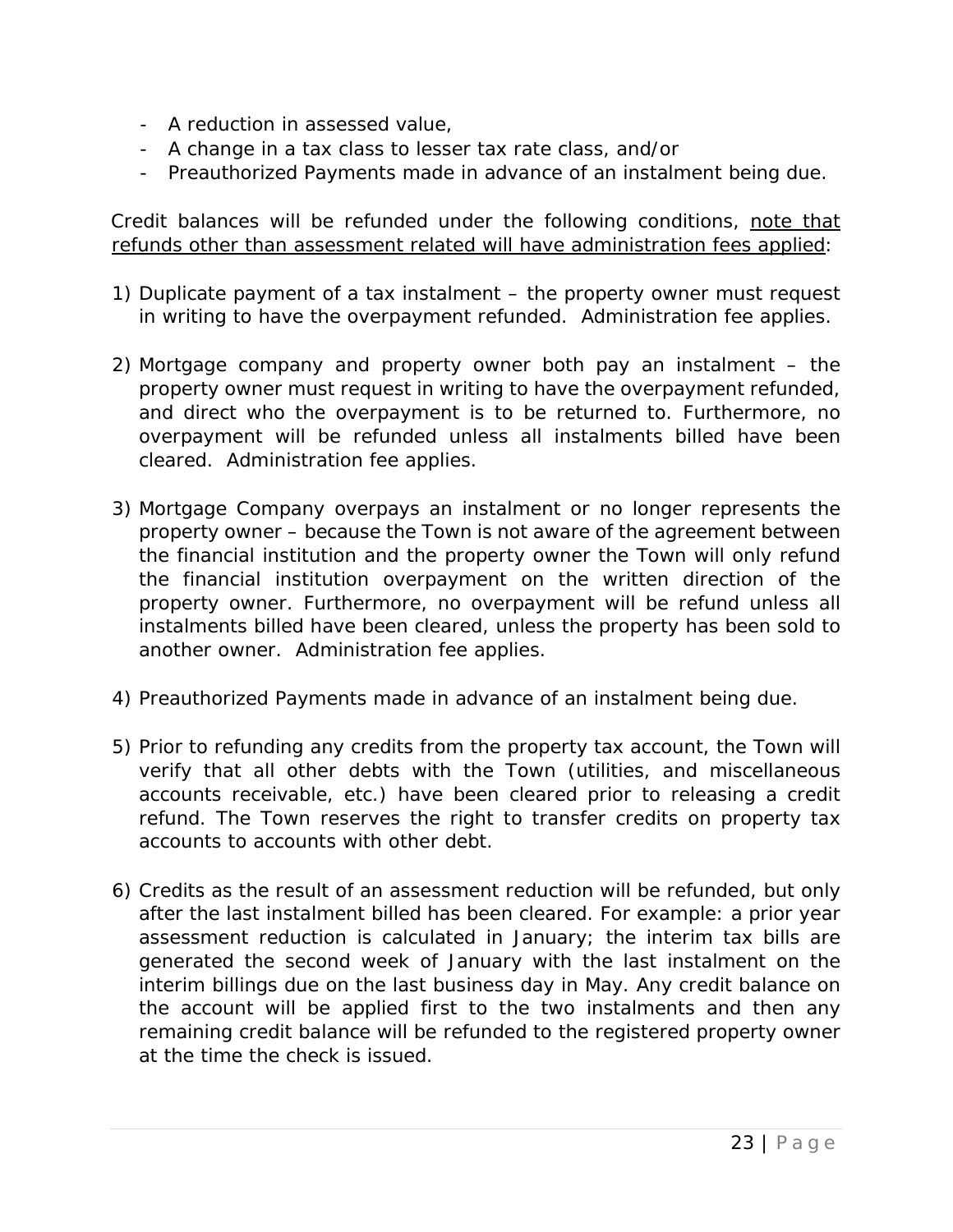7) Credit balances being refunded will be issued to the property owner at the time the check is issued. Property owners selling properties who have outstanding application(s) should ensure that their solicitors are aware of possible tax reductions. **The Town will not divide credit balances between previous and current owners as the result of a tax reduction. This is mainly because the Town does not have knowledge of legal agreements that may or may not be in place between the seller and the purchaser.** 

#### <span id="page-23-0"></span>*Severances / Consolidations of Properties /Sales*

From time to time property owners will apply for *severances* of their properties under the authority of the Planning Act. If granted by the Planning Committee the assessment values must also be split between all the parcels of land. As part of their legislated services MPAC provides the divided assessment information. Under the authority of the Municipal Act 2001, section 356 the Treasurer may divide the assessment roll into the parcels being severed and direct the property taxes accordingly.

As severed portions of land are often **sold**, the Town will not recalculate the property taxes for a part year. It is understood that the seller's and buyer's lawyers would address who owes what as part of the property sale process.

*Consolidations* are processed by MPAC at the written request of the property owner. Property owners should contact MPAC directly.

### <span id="page-23-1"></span>*Low-Income Senior/Low Income Disabled Person Tax Deferral*

Section 319 of the Municipal Act, 2001 requires that a municipality shall have a policy for the provision of a Low Income Senior or Low Income Disabled Person tax deferral.

Deferral – the taxes are not forgiven nor written off – it is still a lien on the property and must be addressed at some point.

To qualify for a Low Income Senior or Low Income Disabled Deferral the following criteria must be met:

1) The applicant, or spouse, must occupy the property as personal residence and have been assessed as the owner of the occupied residential property.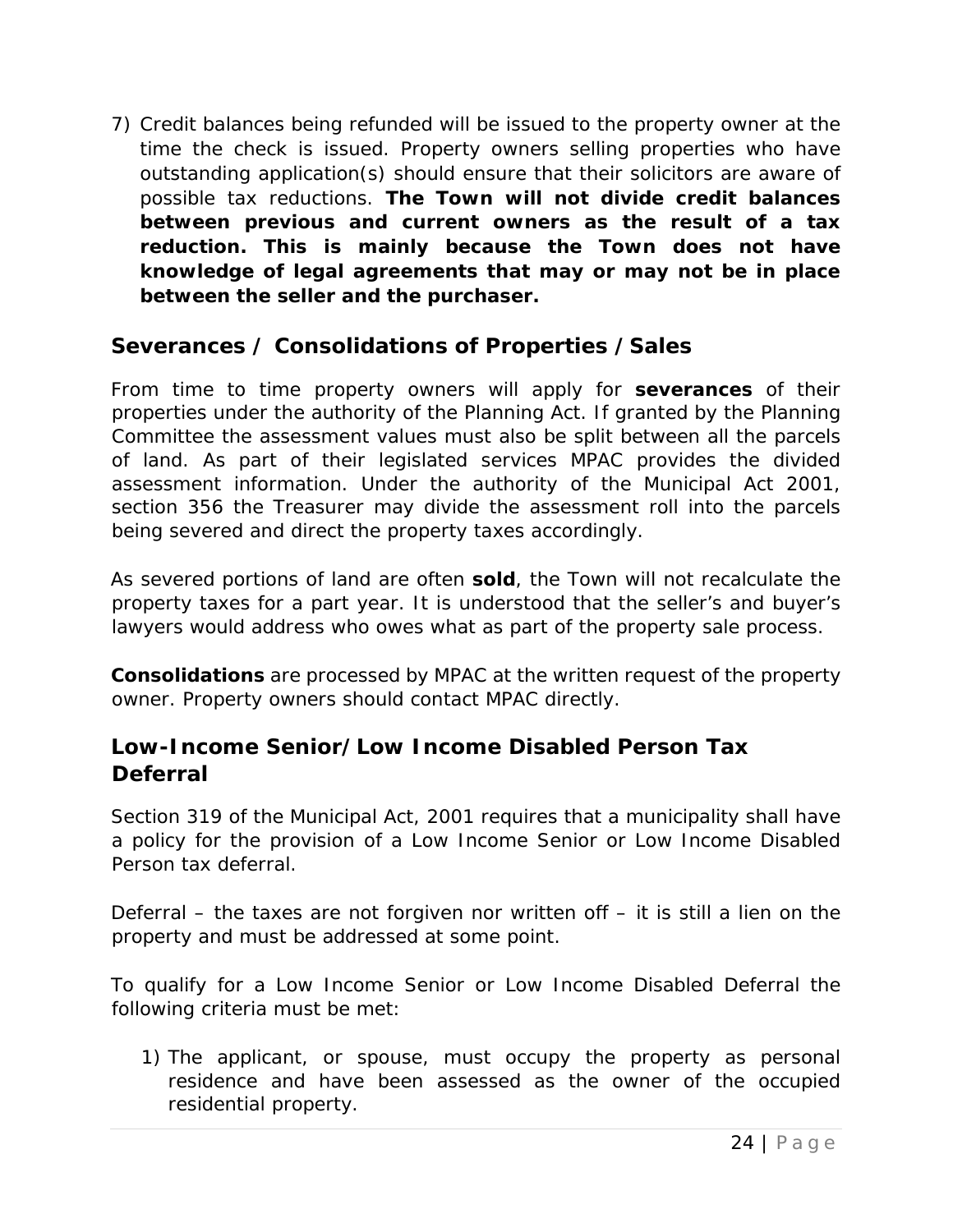- 2) The applicant, or spouse, must be in receipt of benefits from one of the programs as outlines in the application form.
- 3) Applicants must supply proof of receipt of benefits from the program specified on the application. An example of which would be a photocopy of the most recent check received from the specified program.
- 4) Eligible applicants will be allowed to defer \$50.00 or more of their annual property taxes which resulted from a change to the assessment of the residential property pursuant to the requirements of the Fair Municipal Finance Act and the Municipal Act, as amended.
- 5) In the event of a tax deferral is granted, no interest charges will be added to the amount deferred.
- 6) To maintain eligibility, the applicant`s property taxes must be current.
- 7) In the event the property title is transferred, the remaining amount of all taxes deferred shall become due and payable on the date of transference of such title.
- 8) Earlier repayment could be based on an individual taxpayer`s financial circumstances, or as a result of tax sale of the property.
- 9) All deferred taxes become due on the disposition of the property.
- 10) In the event that it is later determined that the applicant is not eligible for deferral of taxes as indicated under the eligibility criteria, the deferred taxes will be withdrawn and the applicant must repay the deferred taxes in full.
- 11) The applicant must complete the appropriate Town form and submit it to the Tax Collector at 130 Oxford Street, Ingersoll, Ontario N5C 2V5.